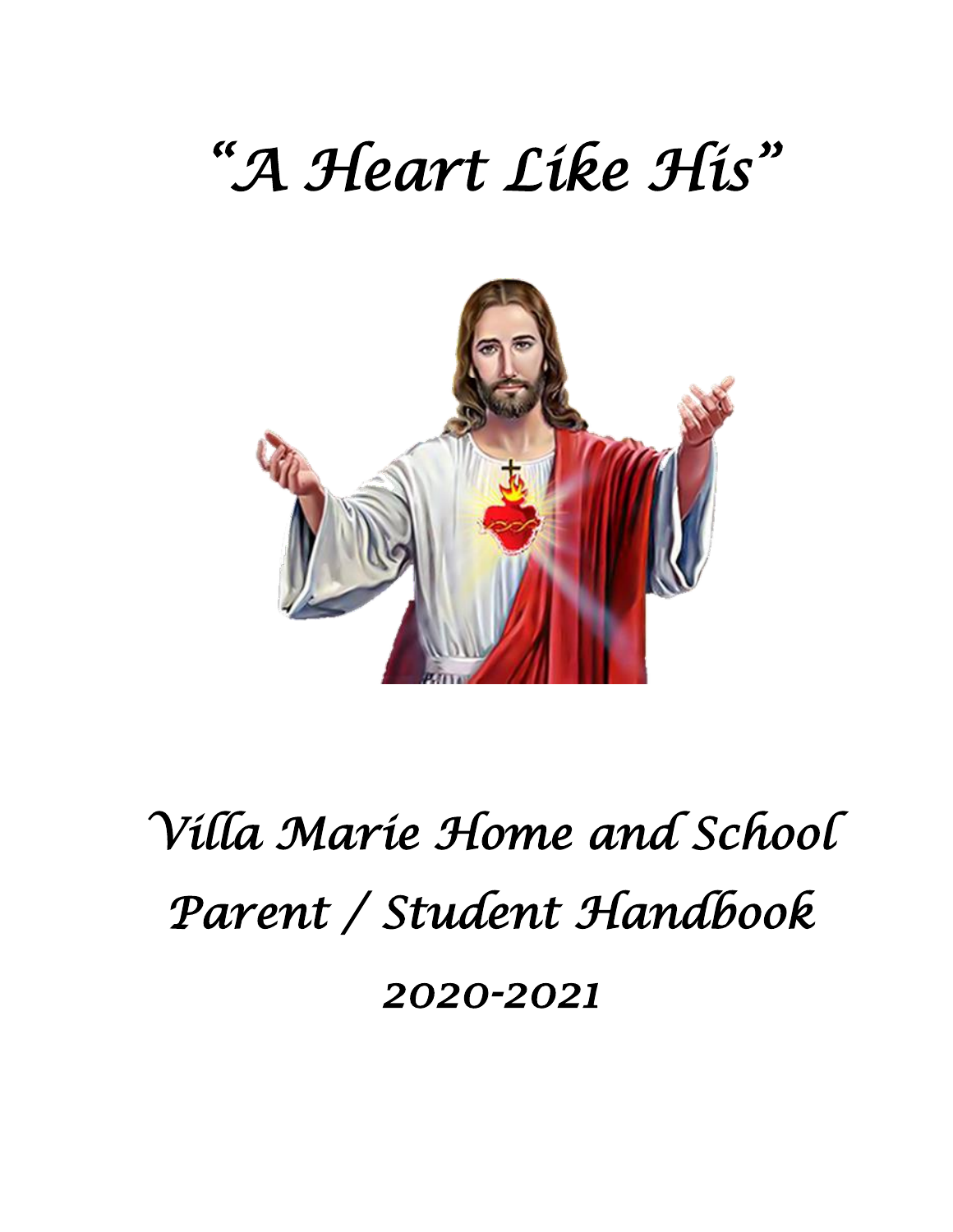# Contents

| Pages |
|-------|
|       |

| Mission Statement/Philosophy/Goals                          | $\overline{2}$ |
|-------------------------------------------------------------|----------------|
| <b>Student Placement Change Policy</b>                      | 3              |
| Villa Marie Home and School Non-Discrimination Policy       | 3              |
| Admission Guidelines/Permanent Records/School Forms/Tuition | $3 - 4$        |
| Daily Schedule/Attendance Policy/Tardy and Absence Policy   | $4 - 6$        |
| Weather/School Cancellation                                 | 6              |
| IEP Objectives/Subject Areas/Job Skills/Transition          | $6 - 7$        |
| Class/Library/Guidance                                      |                |
| <b>Special Olympics</b>                                     | $7 - 8$        |
| <b>Field Trips</b>                                          | 8              |
| Breakfast/Hot Lunch Program                                 | 8              |
| <b>Non-Discrimination Policy</b>                            | 9              |
| Villa Marie Wellness Policy                                 | $9 - 11$       |
| Birthday Celebrations/Gift Giving/After School Functions    | 11             |
| Dress Code/Boarding Students Supply List                    | $12 - 14$      |
| Health and Safety Policies: Medications/Health Records/Lice | $14-16$        |
| <b>Policy/Safety Policies</b>                               |                |
| Discipline                                                  | 16             |
| <b>Child Abuse</b>                                          | 17             |
| Fire Drills/Tornado Drills/Bus and Van Drills               | 17             |
| Cell Phones/Electronic Devices/Toys                         | 18             |
| School Property/Computer & Internet Policy and              | 18-19          |
| Agreement/Copyright Rules                                   |                |
| Drug Free/Weapon Free/Gang Free/Violence Free Environment   | 19             |
| Sexual Harassment                                           | 20             |
| Parents and Guardians Communication with the School         | 20             |
| Protocol for Solving Problems/Concerns                      | 20             |
| Handbook Responsibility Agreement                           | 21             |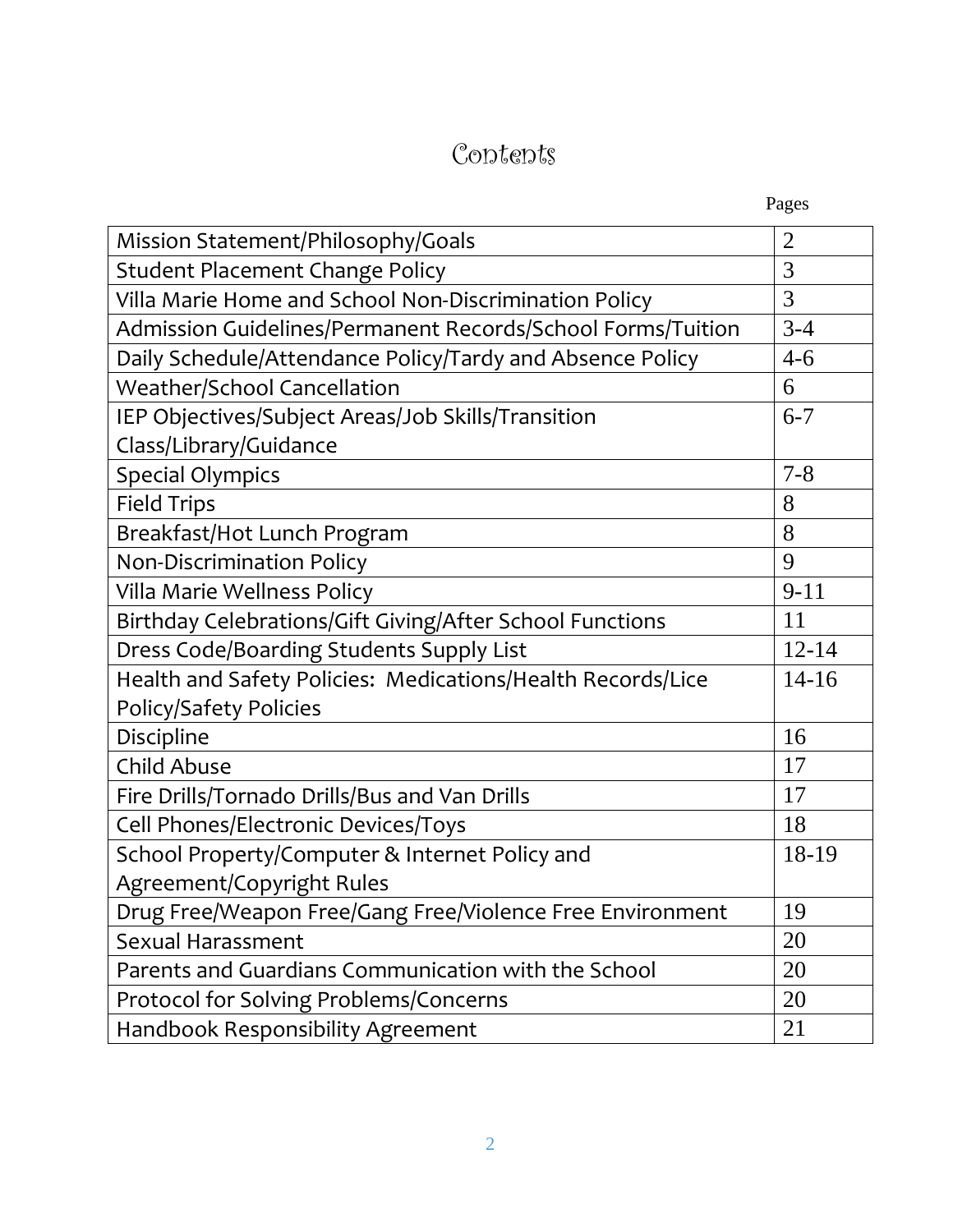# Mission Statement/Philosophy/Goals

## **Mission Statement**

The mission of Villa Marie Home and School for Exceptional Children is to form the students spiritually, intellectually, emotionally, in partnership with the parents and in harmony with the specific gifts given by God to each student. In order to fulfill this mission, Villa Marie is committed to integrating the Catholic Faith with the best educational practices for qualifying children in need of special education services.

## **Philosophy of Diocese of Lincoln Catholic School/Villa Marie School**

"The Catholic Diocese of Lincoln has established a school system in order to fulfill, in part, the mandate of Christ to teach the Gospel to the whole world." (Matthew 28:18-20) Villa Marie "helps to form students in Christ by means of teaching doctrine, celebrating Liturgy (Mass) and prayer, building community with Christ, and fostering Christ-like service, in order to assist parents in their duty as the primary educators of the whole child." (1.1 school policy handbook -Diocese of Lincoln)

#### **Goals**

The goals of Villa Marie School are:

1. To provide a Catholic atmosphere that reflects an environment of support, love, and concern for each student as an image of God.

2. To redirect problematic behaviors with dignity and right reason and to teach students effective skills of managing their own behaviors. This is done by reteaching the effective skill, role modeling with the student, and/or the use of behavior contracts. (Boys Town Skills Program)

3. To form students in the practice of prayer, morals and religious values and to foster the practice of service to one another and to our fellow brothers and sisters in Christ.

4. To impart knowledge and skills that develop understanding and cultivate appreciation for the basic academic subjects at the level of each special needs child. To use field trips as means to reinforce learned subject matter and create hands-on-experiences.

5. To develop survival skills, social skills, functional skills, self care skills, and job training skills so that they may become independent, self supporting individuals to each child's fullest potential.

6. To promote character development, personal integrity, responsibility and self-advocacy.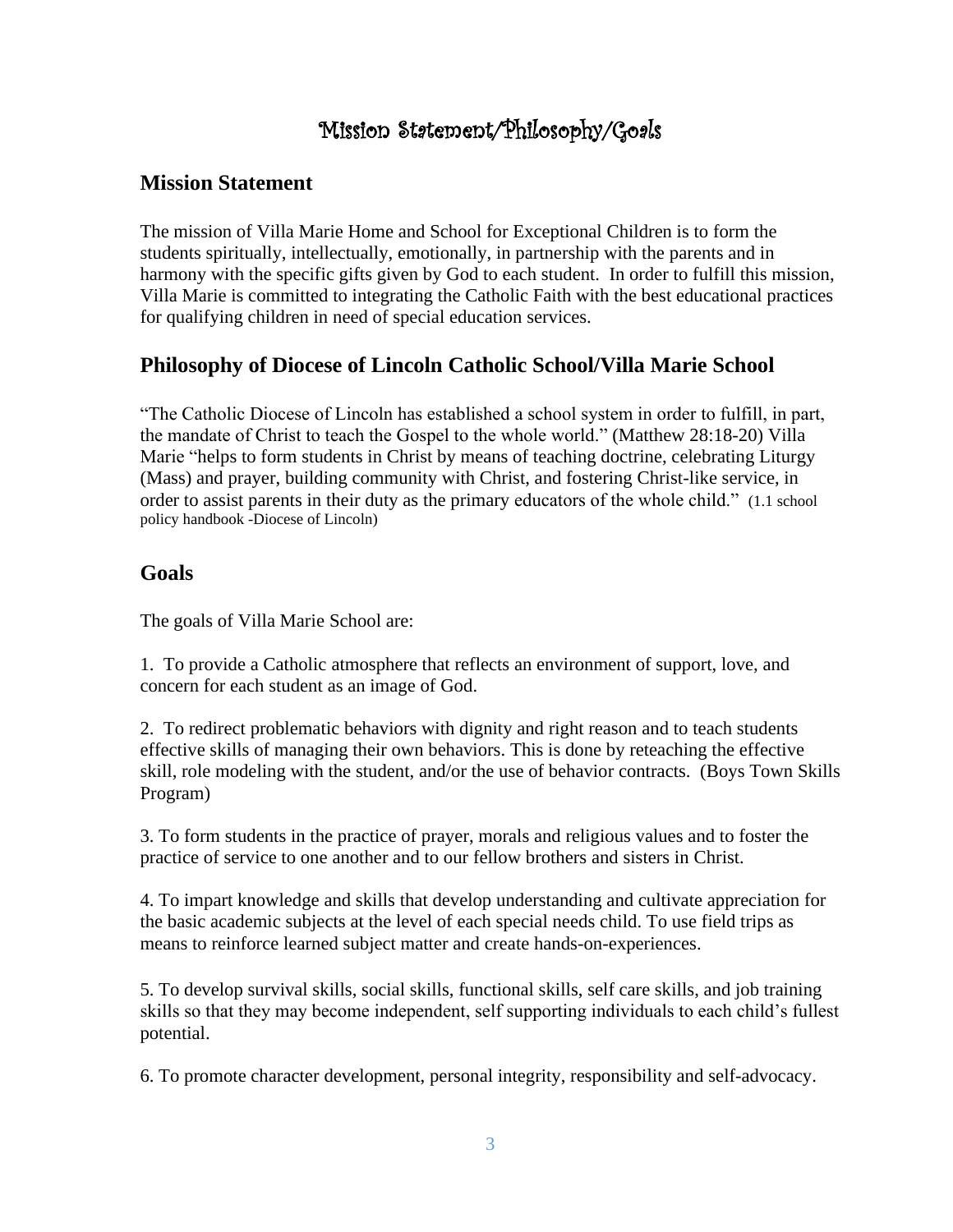# Student Placement Change Policy

Villa Marie School for Exceptional Children always and without exception reserves the right to release a particular child from the school when the best interests of the school or the child warrants this action. The first month of enrollment is a probation time to show the compatibility between the school and child.

## Non-Discrimination Policy

Villa Marie Home and School admits students of any race, color, religion, national and ethnic origin to all the rights, privileges, programs and activities generally accorded or made available to students at our school.

# Admission Guidelines/Permanent Records/School Forms/Tuition

## Admission Guidelines

1. Chronological Age: The minimal C.A. for placement is 6 years, 0 months; the usual maximal age is 18 years, 11 months. Children become eligible for placement at the age 6 or at any time during the current year providing they are judged ready for placement and there is an opening. No student older than 16 years old will be accepted as a new student.

2. Intellectual Capacity: Ordinarily, the range for admission to Villa Marie School is mildmoderate handicapping conditions. Students must be on an Individual Education Plan and do not require a one-on-one para. Villa Marie School is only licensed to offer instruction through grade 8. Students enrolled cannot earn any high school credit toward graduation or obtaining a high school diploma.

3. A psychological evaluation of a child relative to intellectual and social potential must be made prior to the placement.

4. A medical history must be submitted prior to placement, with proper medical information sheets returned with application.

5. Children must have adequate personal habits relative to eating, dressing and toileting. In this matter, there must obviously be some leeway allowed because of the relative maturity of a mentally handicapped child at the chronological age of 6. However, where these personal habits are not satisfactory because of a lack of home training, such a child's admission to Villa Marie may be postponed until such time as evidence is given of more satisfactory training in this matter.

6. Children return home over the weekend, for holiday vacations and during the summer.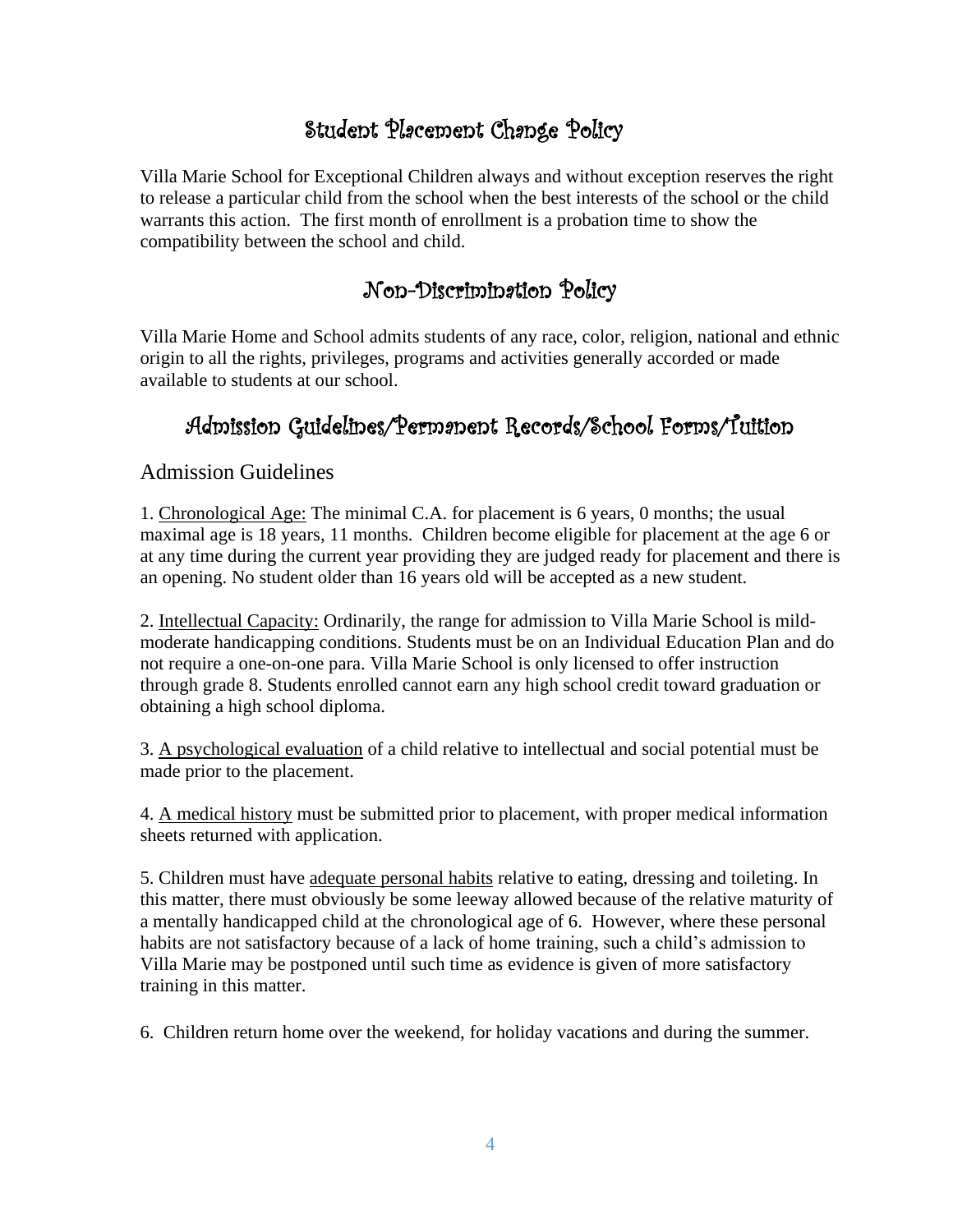7. All vaccinations must be received at least 3 weeks prior to the opening of the school year. If required vaccinations have not been taken, then the school will expect a doctor's appointment as an interim for attendance.

## **Permanent Records include:**

- $\checkmark$  Cumulative Folder–Student's personal information
- $\checkmark$  Medical Records (Immunizations Record, height/weight)
- $\checkmark$  Copy of Birth Certificate with state seal
- $\checkmark$  Educational Records, including the current IEP
- $\checkmark$  Psychological Tests
- $\checkmark$  MDT's (Multi-Disciplinary Team) reports

## **School Forms**

- Statement of Application
- Application for Enrollment
- Guardianship/Care Giver in case of parent(s) death (Loco Parentis)
- Permission Forms for field trips/publication of student photo
- Medical Release for Villa Marie staff to administer medication/Med List
- Medical Emergency Form
- Dietary Information
- Authorization Release Form for records (from previous school)
- Computer/Internet Use Policy/Agreement
- Spending Money
- iPad Acceptable Use Policy
- Permission to call 911 and Transport

## **Tuition**

The director of Villa Marie School visits with the parent(s)/or guardian(s) as to what their financial obligations will be while their child attends our school. Each family is asked to fill out and sign a Parent Tuition Agreement each year, and will receive monthly tuition statements. Unless other arrangements are made, tuition is due by the  $5<sup>th</sup>$  of each month starting in September.

# Daily Schedule/Attendance Policy/Tardy and Absence Policy

## **Daily Schedule ~ Home and School**

- Rising time for boarders: 7:00 a.m. (Day students may arrive at this time, if necessary for parents schedule)
- Running Club: 8:00 a.m.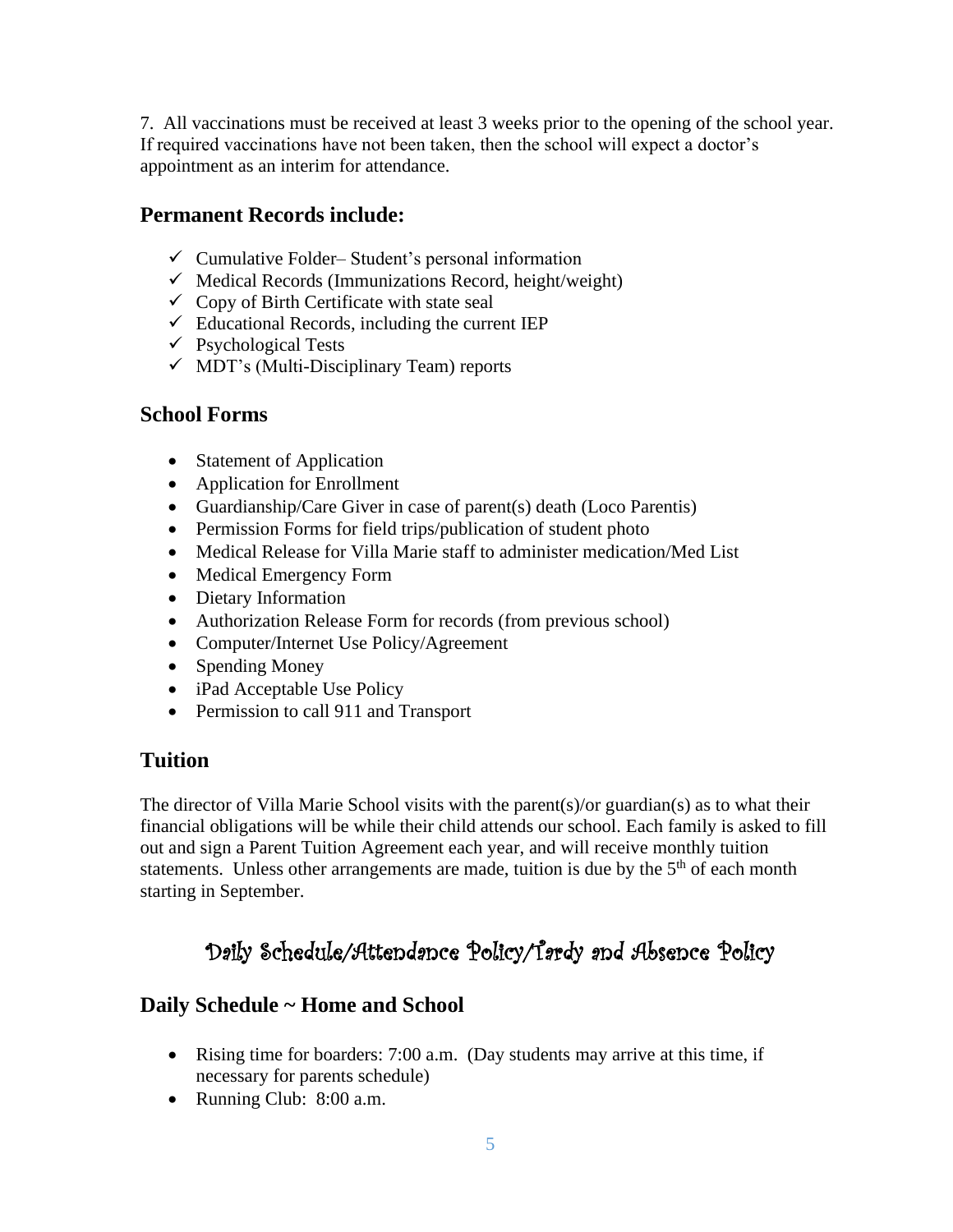- School starts: 8:30 a.m.
- Holy Mass: usually 9:00 or 11:15
- Lunch/ Noon Recess/ Jobs/ 12:00-1:20 p.m.
- School ends: 3:30 p.m.
- Ready for bed: 8:00 p.m.
- Lights out: 8:30 p.m.
- Confessions are offered *once a month*.

Parents wanting their child (Catholic) to receive the sacraments (Holy Communion, First Confession or Confirmation) need to inform the principal. Arrangements will be made, after instruction has taken place. Sr. Loretta is available to work with individual students for Sacramental Preparation. Similar arrangements will be made for non-Catholic students desiring Baptism and/or Entrance into the Catholic Church.

## **Attendance Policy**

It is important to a student's success in school that attendance be regular and punctual. Therefore, regular attendance is required to obtain maximum results in learning and is the responsibility of the parent/guardian. Regular attendance is required by State Law. (NE Rev. Stat., 79-201) In compliance with the State Department of Education Rules and Regulations regarding length of a school day and year, Villa Marie will offer at least 1,032 instructional hours. **During the COVID-19 Pandemic, we ask that you please keep your child home if he or she exhibits any COVID or flu-like symptoms.** 

## **Tardy Policy**

Students are counted tardy if they have not arrived at school by 8:30 a.m. Car problems, road problems due to inclement weather, or any other emergencies are understood and will be taken into consideration. A note explaining the reason for the tardiness needs to be handed in at the school office.

## **Absence Policy**

When your child is absent due to illness, the parent must notify the school office the day the child is absent, preferably between 7:00 a.m. and 8:30 a.m. Students returning to school after an absence are required to bring a note briefly explaining the reason for the absence; it should be dated and signed by the parent/guardian. The note is to be handed in at the school office.

*The Department of Health and Human Services recommends that students absent due to fever remain out of school 24 hours after their fever has gone. Please see the Lincoln Catholic Schools K-8 Model Return to School Plan (As refined and adopted by Villa Marie Home and School) for further guidelines regarding quarantine regulations and the return to school of students exposed to or testing positive for COVID-19.*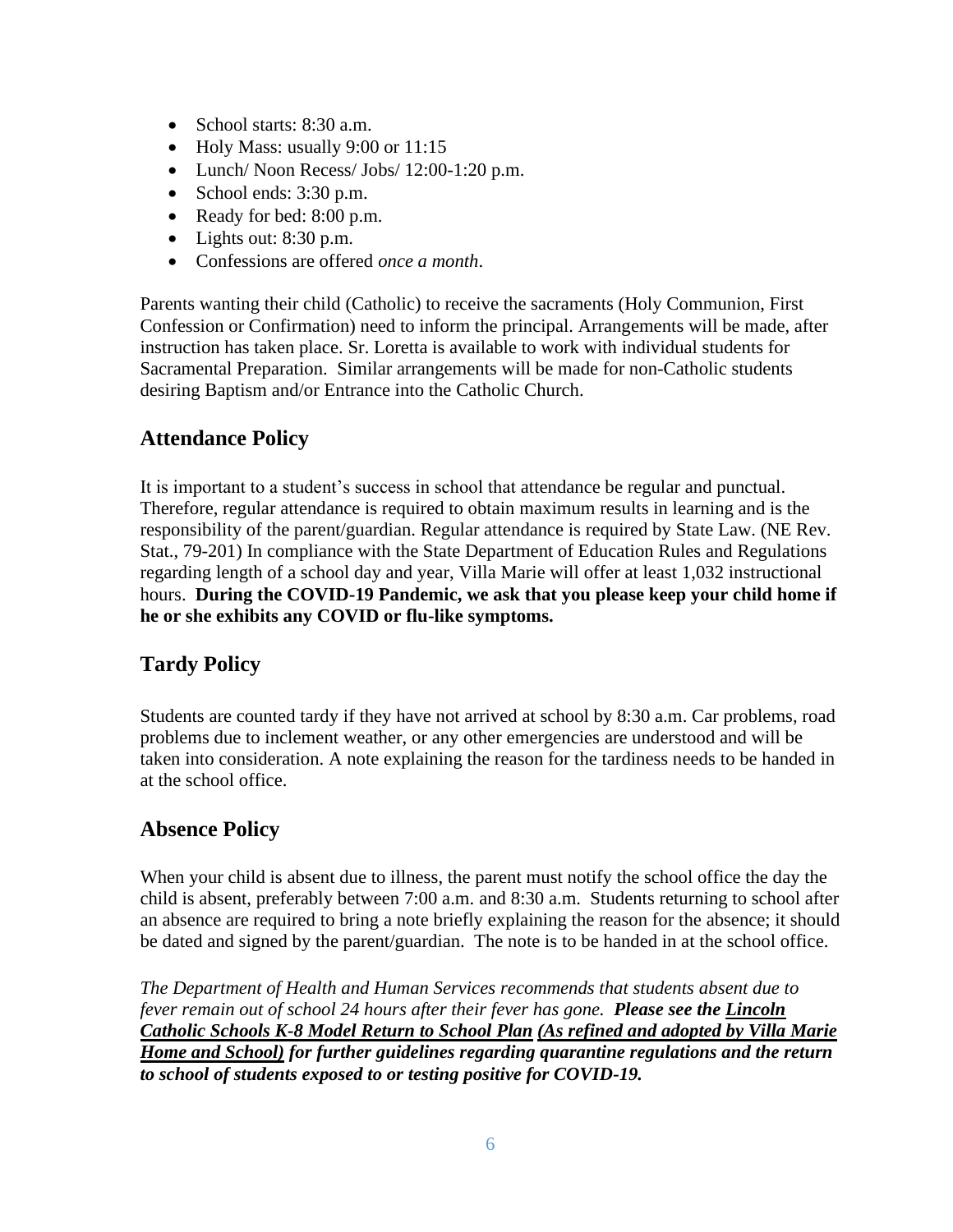Students who have a doctor and/or dental appointment, or those leaving school grounds for any other reason, must have a written note from the parents. This note must include the reason for the absence; it should be dated and signed by the parent/guardian. This note should be handed in at the school office. If the teacher and/or principal have a concern about an absence, the parent/guardian will be notified. (Email notes of absence can also be sent to the principal's email address [\(sr.jeanette-rerucha@cdolinc.net](mailto:sr.jeanette-rerucha@cdolinc.net))).

If a student's outdoor play or P.E. involvement needs to be restricted, a physician or physician assistant must prescribe the conditions and length of the restriction.

If a child is excessively absent (not due to COVID-19), the parents, teacher and principal may have a conference.

# Weather/School Cancellation

Student families will be notified by an Automated Message System (School Messenger) of a school cancellation. If LPS is not in session for severe weather, day students are not required to come to school. However, Villa Marie will still be in session if the boarding students and teaching staff are already at school.

# IEP Objectives/Subject Areas/Job Skills/Transition Class/ Library & Guidance

The Villa Marie School staff generates objectives for IEP's, transition curriculum and general school curriculum in conjunction with the expertise of Special Education directors and teachers, Speech and Occupational Therapists and other consultants from the Waverly School District, local and state based programs and services for Special Needs students, the Diocesan School Curriculum, parents and guardians, on-going in-services and workshops.

#### **Subject areas:**

Religion, Math, Language Arts (consisting of Reading, Writing, Phonics, and Spelling), Science/Health, Social Studies, Art, Music, Life Skills, Computers and P.E.

#### **Job and Vocational Skills:**

Cooking class and meal preparation, Sewing Class, vacuuming, collecting and emptying trash, laundry – folding and putting away, setting the table, cleaning mirrors and sinks, taking care of cats, raking, flower garden watering, etc., recycling, cleaning classrooms, sweeping, mopping, doing dishes – washing, spraying, drying, putting away, etc.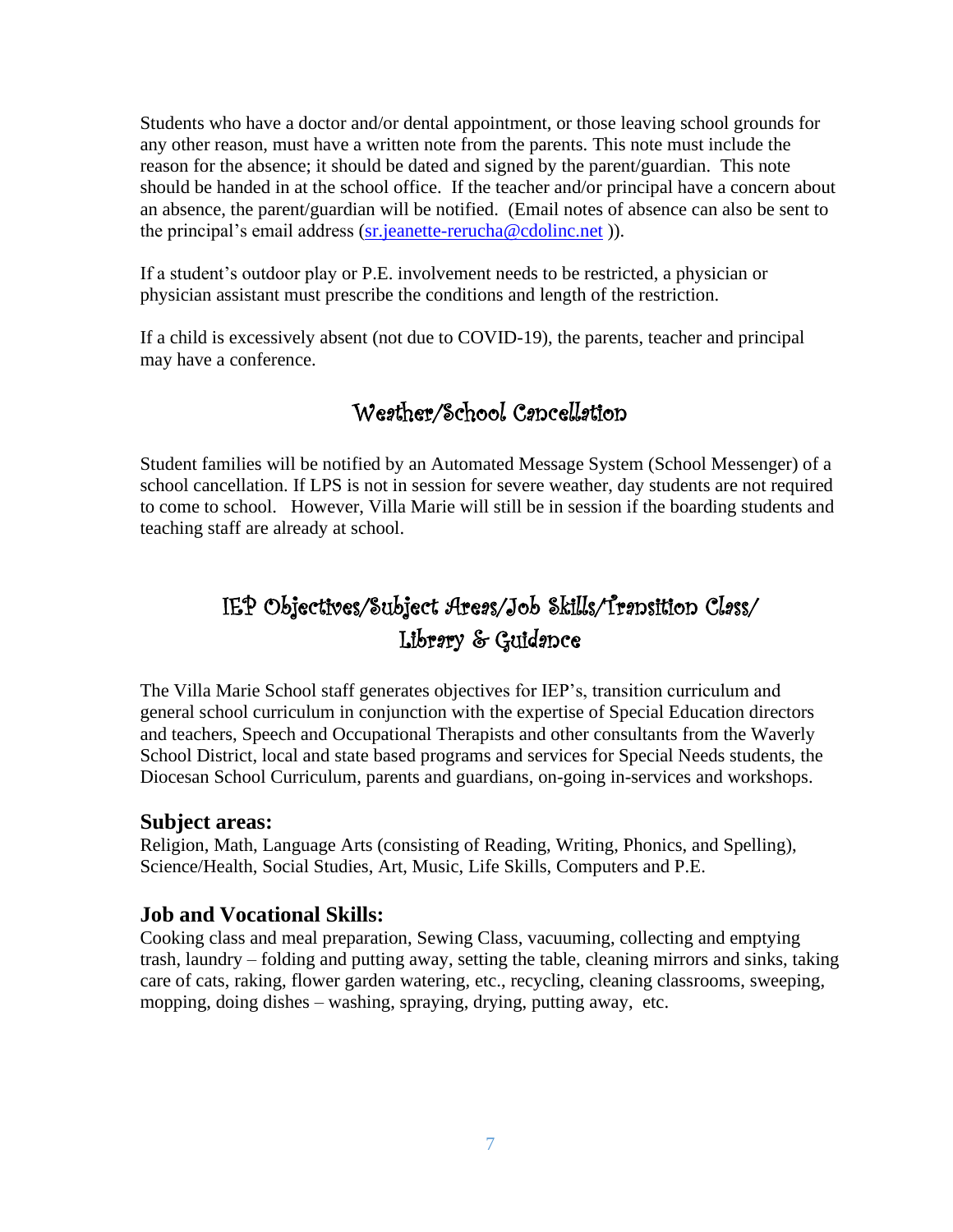### **Transition Class (16-18 year old students)**

In preparation for transitioning to the next level, students may have some vocational experiences in the community. Villa Marie School is partnering with Vocational Rehab to help students transition to the work force.

### **Library:**

Villa Marie School maintains an extensive library for the use of the students throughout the school day as well as after school. Students receive a library orientation course at the beginning of the school year, and are encouraged to check out books from the library for research and reading enjoyment. Books are cataloged according to the Dewey Decimal System. There are special sections for religious books and Easy Readers. Villa Marie School also subscribes to World Book Online.

#### **Guidance:**

Villa Marie students receive spiritual, social and emotional support and guidance from teachers, support staff, the Marian Sisters, and the many priests who say Mass at the school. Students are encouraged to turn to them for guidance and support when needed.

Licensed mental health practitioners, psychologists, and other therapists visit Villa Marie on a regular basis to meet with individual students, as well as to consult with staff members. Parent meeting are held on the third Friday of each month with Dr. Natalie Brei from Catholic Social Services and Jennifer Schrage from Bright Futures Counseling and Autism Treatment Center to address various topics.

Villa Marie has begun using the standardized, norm-referenced assessment used in the other Catholic schools in the Diocese of Lincoln to assess student academic performance in at least one grade level each from grades 4-6 and 7-9. We work with each child's resident public school district to help determine the types of accommodations or modifications in assessments that may be appropriate for them on the basis of their disabilities.

# Special Olympics

Villa Marie students have the option to participate in Special Olympics. Currently we are involved in basketball (3-on-3 team and individual skills), track and field, and bowling. Matt Jilek is our volunteer basketball coach. Mrs. Doris Dermann and Mrs. Deb Faith are our track and field coaches, and Mrs. Doris Dermann is our bowling coach. Special Olympics offers a great opportunity to enhance the students' physical strength and growth, team participation and social skills...and it is fun!

Parents are asked to share costs in events in which you would like your child to participate.

A physical exam is needed in order for your child to participate in this program. The Special Olympics physical exam forms are available in the school office.

No children below grade 6 will participate in athletic competition on teams competing between schools. However, most of the teams we play in competition are not affiliated with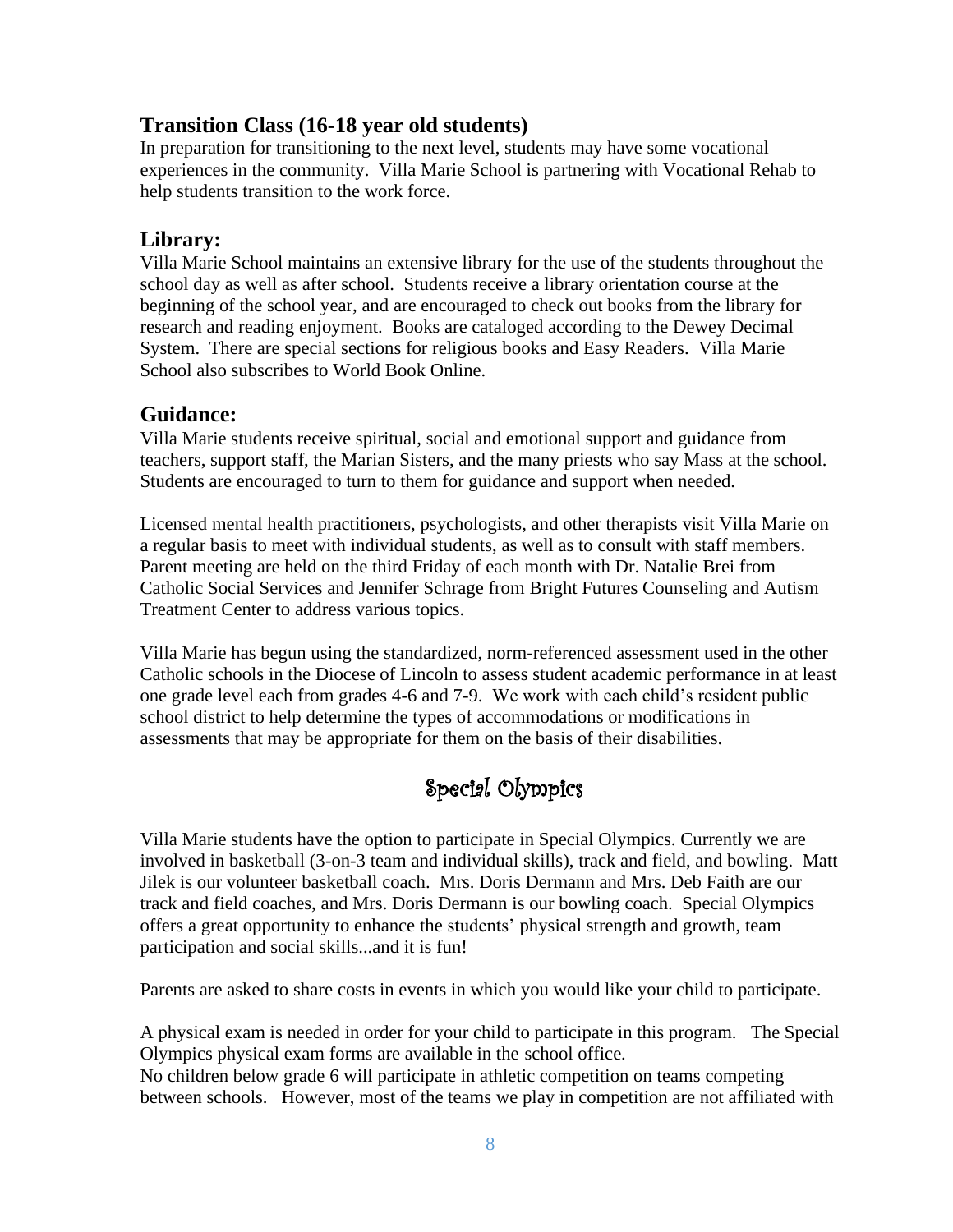a school. If any other school sponsored team is participating, we will only use students in grades 6 and above in those contests.

# Field Trips

Field trips should contribute to the student's educational, cultural and social growth.

The following skills are also reinforced/taught:

- social skills in the public arena
- bus/van safety skills
- shopping skills
- restaurant skills
- locating and reading safety signs
- locating and reading street signs
- using directional skills (reading maps, etc.)

Field trips are also a privilege to be earned. Teachers may prohibit students from participating in a particular field trip if homework is not completed or their behavior warrants such action.

A field trip permission form is signed by the parents at the beginning of each school year. All of our school transportation vehicles have seatbelts and all passengers are required to use them.

# Breakfast/Hot Lunch Program

Villa Marie School provides a federally funded hot lunch program (breakfast and lunch). Free and reduced price lunches are available through federal funding. All families are notified of terms of eligibility for free or reduced lunch cost. Applications are sent in the summer mailing, usually around August  $1<sup>st</sup>$ .

**Due to the COVID-19 pandemic, the U.S. Department of Agriculture (USDA) is extending flexibilities to allow free meals to continue to be available to all children throughout the entire 2020-2021 school year. This unprecedented move is part of USDA's unwavering commitment to ensuring all children across America have access to nutritious food as the nation recovers from the COVID-19 pandemic.**

**Since the supper meal is not part of the federally funded program, all boarding students**  will pay \$2.50 per supper. The supper cost for boarders will be due at the beginning of each month and credited the next month if there is an absence.

No food from outside the school (e.g. fast food) should be brought in by a student for breakfast or lunch without the permission of the principal. Parents may bring a meal to eat with their child, with permission, or may bring a meal for everyone. Day students may bring lunch from home.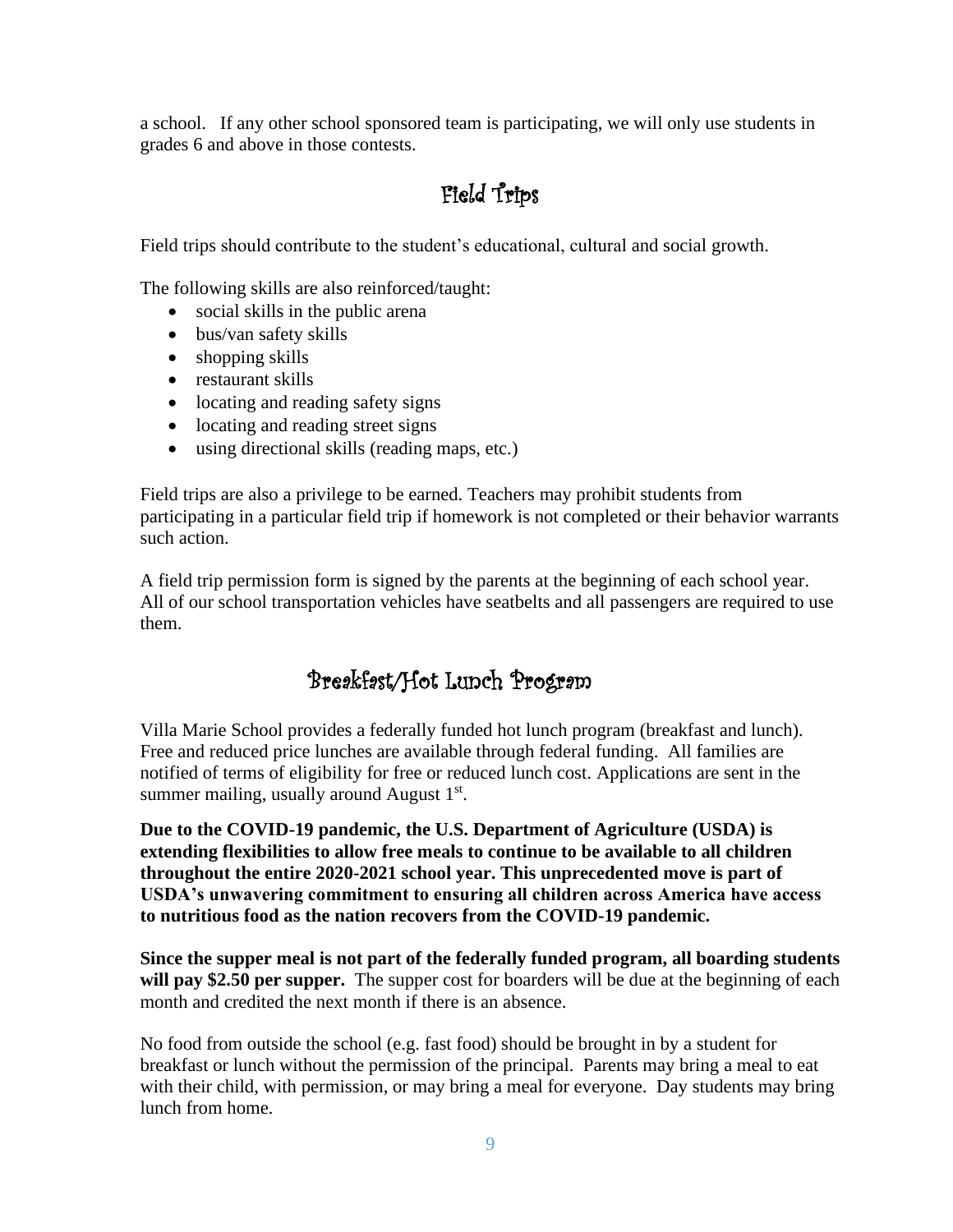# Non-Discrimination Policy

In accordance with Federal civil rights law and U.S. Department of Agriculture (USDA) civil rights regulations and policies, the USDA, its Agencies, offices, and employees, and institutions participating in or administering USDA programs are prohibited from discriminating based on race, color, national origin, religion, sex, gender identity (including gender expression), sexual orientation, disability, age, marital status, family/parental status, income derived from a public assistance program, political beliefs, or reprisal or retaliation for prior civil rights activity, in any program or activity conducted or funded by USDA (not all bases apply to all programs). Remedies and complaint filing deadlines vary by program or incident.

Persons with disabilities who require alternative means of communication for program information (e.g., Braille, large print, audiotape, American Sign Language, etc.) should contact the responsible Agency or USDA's TARGET Center at (202) 720-2600 (voice and TTY) or contact USDA through the Federal Relay Service at (800) 877-8339. Additionally, program information may be made available in languages other than English.

To file a program discrimination complaint, complete the USDA Program Discrimination Complaint Form, AD-3027, found online at [How to File a Program Discrimination](https://www.ascr.usda.gov/how-file-program-discrimination-complaint)  [Complaint](https://www.ascr.usda.gov/how-file-program-discrimination-complaint) and at any USDA office or write a letter addressed to USDA and provide in the letter all of the information requested in the form. To request a copy of the complaint form, call (866) 632-9992. Submit your completed form or letter to USDA by: (1) mail: U.S. Department of Agriculture, Office of the Assistant Secretary for Civil Rights, 1400 Independence Avenue, SW, Washington, D.C. 20250-9410; (2) fax: (202) 690-7442; or (3) email: [program.intake@usda.gov.](mailto:program.intake@usda.gov)

# Villa Marie School Wellness Policy

#### **Goals**

- 1. Encourage healthy eating
- 2. Develop healthy meals
- 3. Encourage students to try new foods and seasonings
- 4. Encourage physical fitness

#### **Policy**

#### **--Nutritional Education**

- **Breakfast**
	- o All Students are eligible to participate in Federal Hot Lunch Program
	- o Milk is required at this time
- **Lunch**
	- o All Students are eligible to participate in Federal Hot Lunch Program
	- o Milk is required at this time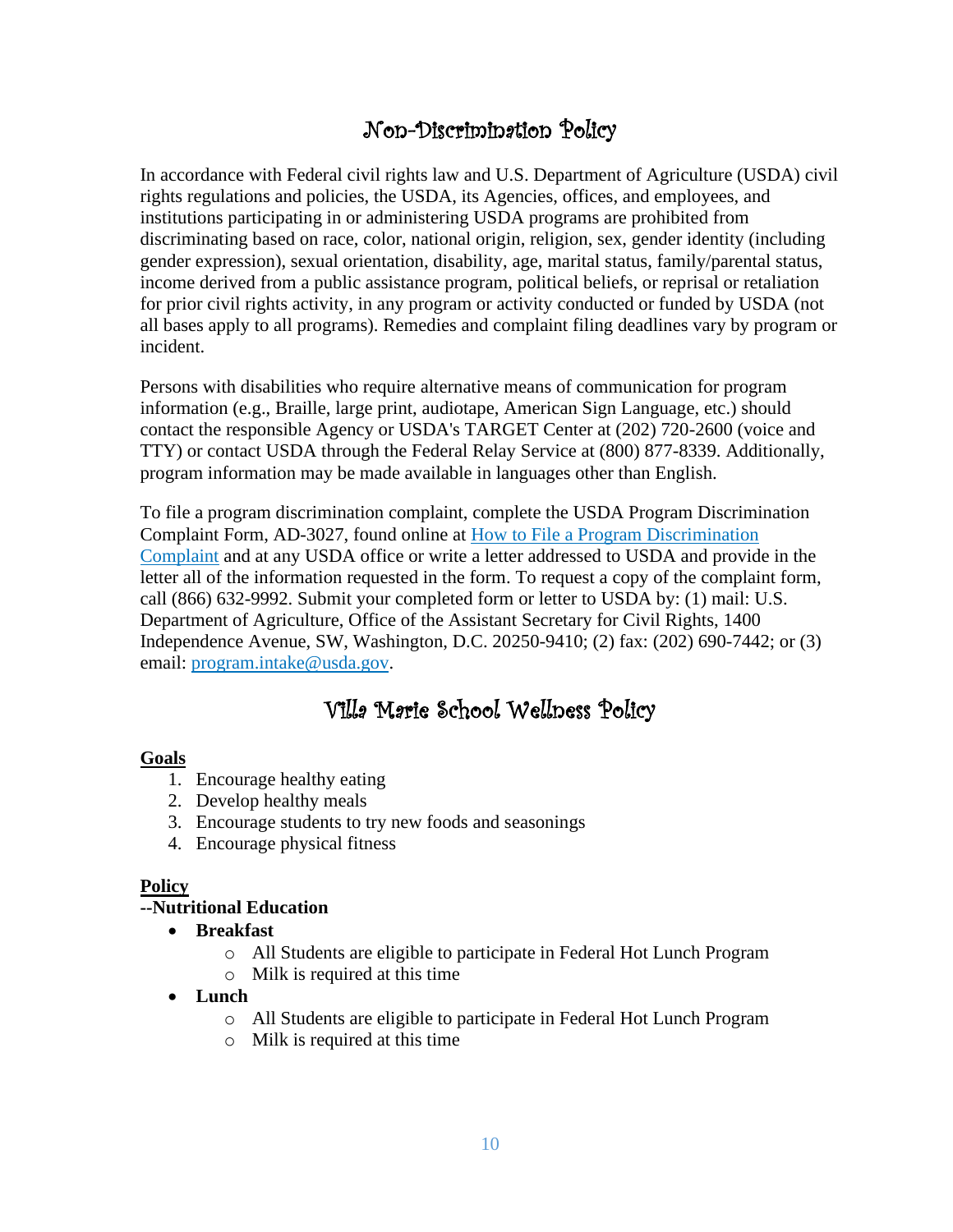#### • **Cooking class—Advanced and Basic:**

#### **Skills to work on through the year to assist the students in learning preparation of healthy meals**

- o Reading through a regular recipe
- o Learning cooking vocabulary
- o Identifying kitchen items
- o Identifying ingredients
- o Read and use measurements in fractions
- o Use proper sanitation
- o Cooperate
- o Be responsible for cleaning and putting things away
- o Be safe

#### • **Science/Health Class**

- o Learning the food plate
- o Food sampling projects
- o Proper nutrition

\*Some students upon enrolling have sensory issues and dietary dislikes. Villa Marie staff will try to encourage and educate the students to try different foods. We do not force students to eat every part of the meal.

\*All students at Villa Marie have access to full menu and are in no way less restrictive than regulations and guidance issued by the Sec. of Agriculture. All reimbursable meals will meet nutrition standards mandated by the USDA, as well as any additional state nutrition standards that go beyond the USDA standards.

#### **--Physical Activity**

- **Physical education**
	- o Running, jumping, jump rope, catching, swinging, kicking, dancing, etc.
	- o Various sports (kickball, softball, soccer, basketball, track and field, etc.)
- **Running Club**
- **Recess**
	- o Running, swinging, basketball, biking

#### **--Other School-based activities** designed to promote wellness

#### • **Special Olympics**

- o Practice for sports
	- Bowling every other week
	- Basketball practice
	- **Track and field**
- **Field Trips**
	- Walking (walking trail just down the road usually 1-2 miles)
	- Running
- **Record keeping**: personal goal setting to increase coordination, stamina, balance, etc.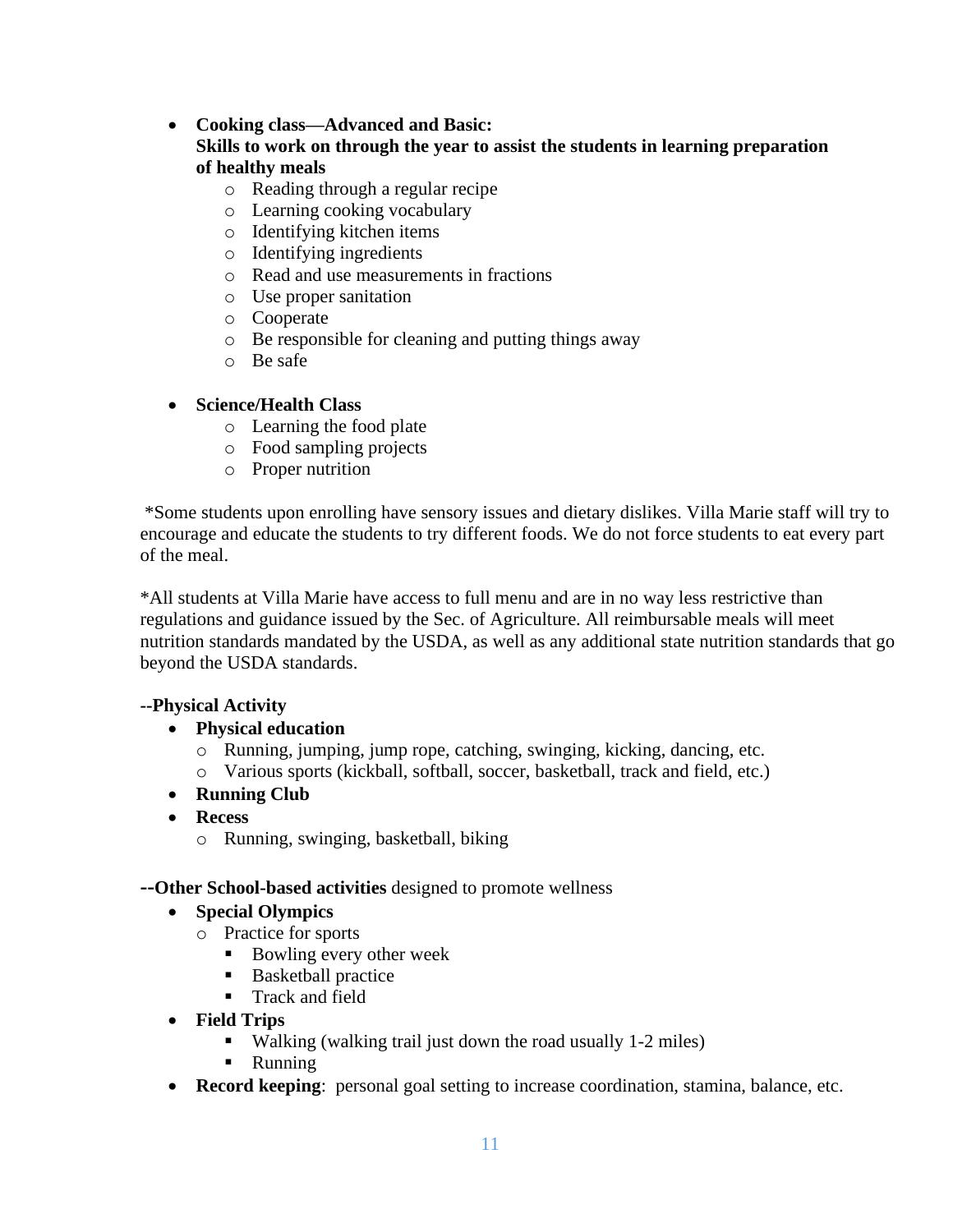- **Physical and Occupational type activities** for children with poor small-muscle coordination
	- Zipping, buttoning, threading, pinching clothes pins, snapping, coloring, tracing, handwriting, typing, paper punching, stapling booklets, folding, cutting, pasting, etc.
- **Growing vegetables and other plants**
	- o Villa Marie Garden
- **Daily chores** (This is a boarding school so we have the following chores)
	- o Sweeping and putting dust in the pan
	- o Vacuuming
	- o Mopping
	- o Loading recyclables
	- o Crushing milk jugs, juice cans, and pop cans
	- o Taking care of the trash (putting a twisty tie on, lifting dumpster lid)
	- o Dishes
	- o Folding laundry
	- o Cleaning room/making bed
	- o Raking leaves
	- o Scooping snow
- **Volunteer work**
	- o Helping with various activities with State Special Olympics
	- o Roadside cleanup ( about 3-4 mile stretch both sides of the road)
	- o Prepare and Serve at Matt Talbot Kitchen
	- o Setting up for parties at the school (moving chairs and heavy tables)
- **There are no pop or candy machines in the school.**
- **Plan for Implementation**
	- o At the end of each school year teachers and staff will review the Wellness Policy item by item to determine if changes need to be made. They will also review if some area of the policy has been neglected.

# Birthday Celebrations/Gift Giving/After-School Functions

Birthdays are a special time to highlight the unique gift and blessing of each student. It has been a birthday tradition that each student is able to pick special birthday cupcakes, have a day off from their job, pick and watch an approved movie (G or PG) with snacks after supper. All students are able to participate in these festivities. If your child is a day student and they wish to stay for the evening birthday party, they may do so. The evening activities will be finished by 8:00 p.m. This time includes all other after-school functions unless told otherwise.

Student gift giving is **not** encouraged during the times the students are here at Villa Marie School, unless everyone receives a gift. This includes birthday, Christmas, Easter and the like. Everyone likes to receive a gift, but for example, when someone goes on a trip and only brings something back for only one or two students, the others feel left out. We appreciate your help in guiding your child with this school rule.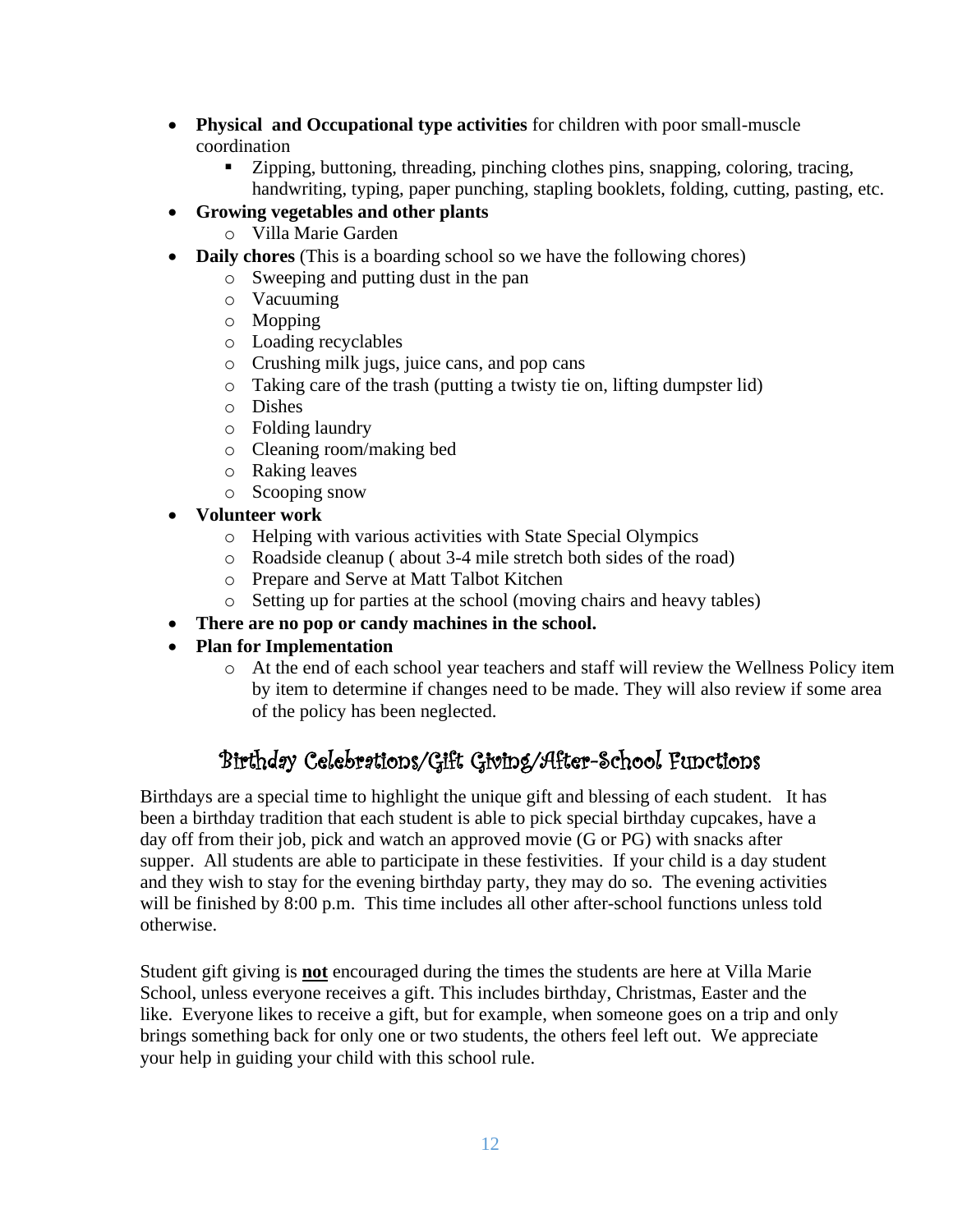# Dress Code/Boarding Students Supply List

Remembering that our bodies are temples of the Holy Spirit and are a gift from our Creator, we carry a dignity about us in our bodies, as well as in our souls. Therefore, modesty in dress comes as a natural response in how we are to dress and carry ourselves as children of God.

Clothing should not interfere with the learning of other students. If a student's dress/grooming is in question, the principal will make a decision. If necessary, the student will be asked to make the necessary changes. If the infraction happens again, the parent/guardian will be contacted.

## **Dress Code Policy**

#### **General rules:**

- Clothing that is offensive, immoral, or otherwise inappropriate in a Catholic School environment is not acceptable at any time.
- No tight-fitting or see-through clothing.
- If a belt is needed, the student will be asked to put one on.
- No piercings (nose, tongue, eyebrow).
- No tattoos.
- Natural hair color, but minor highlighting with "normal color" is fine.
- Neatly groomed.
- Clothing neat and clean.
- No torn or faded clothing.
- Coat or jacket whichever season we are in. If it is the winter season, a hat and gloves are needed.
- An extra set of clothes is nice to have on hand, just in case of accidents or illness.

#### **Girls**

- ❖ All blouses have sleeves.
- ❖ All necklines on dresses and blouses are not to be low cut and/or revealing. Lengths on dresses are to be down to the knee or longer.
- ❖ All shorts are to be no shorter than 2 inches above the knee when sitting. Capri's are a good choice, if shorts aren't available.
- ❖ All shirts and blouses are to cover midriffs, even when arms are raised.
- ❖ Some jewelry is fine, but not to excess. However, NO loop earrings. If the jewelry becomes a distraction during school, the student will be asked to remove it.
- ❖ No make-up.

#### **Boys**

- $\triangleright$  All shirts have sleeves.
- ➢ All shorts are to be at least knee length.
- $\triangleright$  No baggie clothes or pants riding on hips.
- ➢ Hair must be cut above the collar and boys must be clean shaven.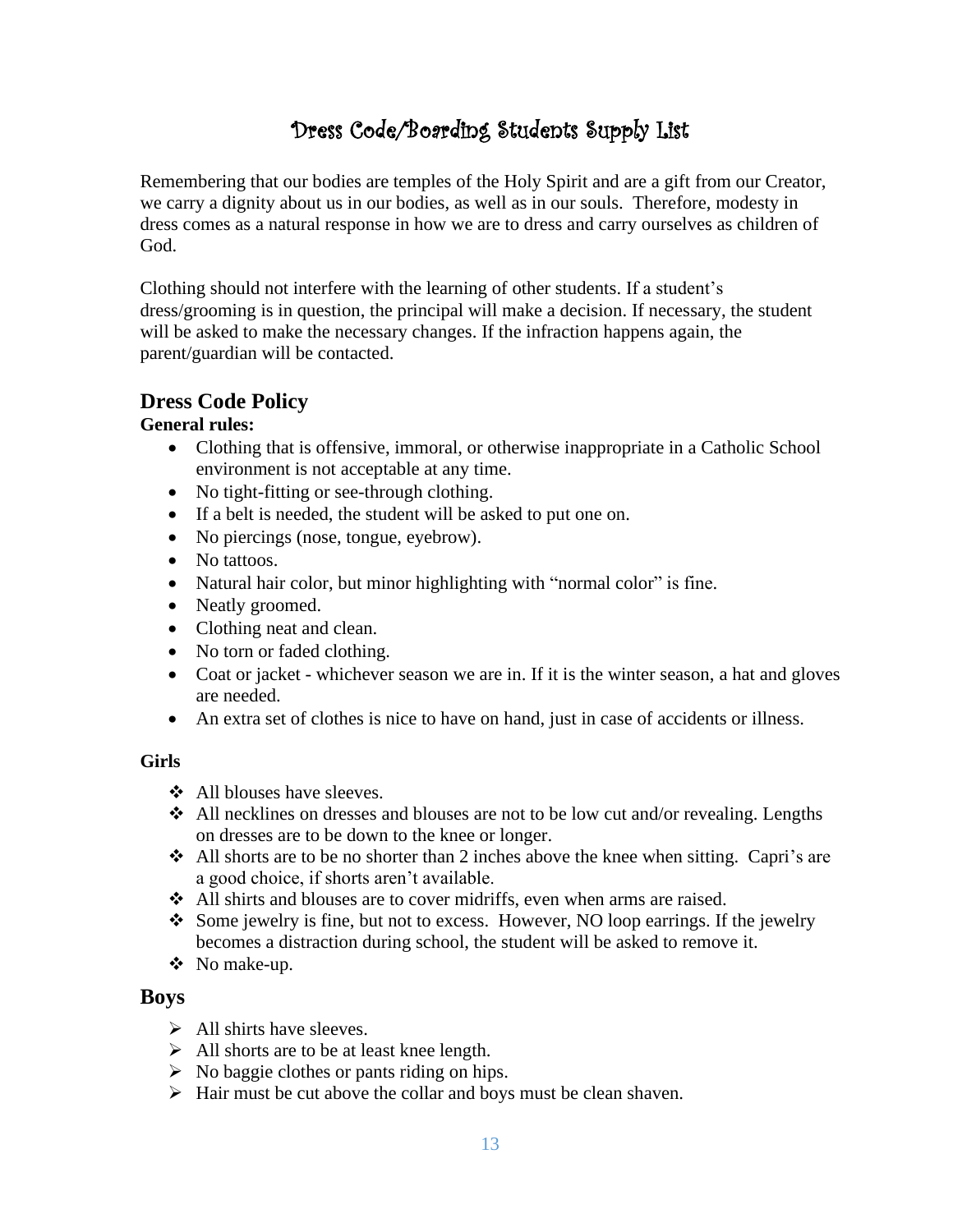#### **Uniform Shirts:**

1. Polo shirt in white or any shade of blue, either long or short sleeved. May not have any logo. These may be purchased anywhere—we will not require any particular brand of polo.

#### **OR**

2. Villa Marie t-shirt purchased from Tag Ink, either long or short sleeved.

#### **OR**

3. Any plain blue shirt, long or short sleeved. Must not be sleeveless, tight, or low-cut and must be long enough to cover the midriff.

#### **Uniform Pants:**

1. Black, blue, or tan pants. They may have an elastic waist. These may be purchased anywhere—we will not require any particular brand of pants. If a belt is needed, the student will be asked to put one on.

#### **OR**

- 2. Black or blue sweat pants that do not look like athletic pants. They may not be gathered at the bottom.
- 3. No leggings or tight-fitting pants may be worn. No baggy clothes or pants riding on the hips.

#### **Uniform Shorts, Skorts, Skirts, Jumpers:**

- 1. Black, blue or tan walking shorts. For boys, all shorts are to be knee length. For girls, all shorts are to be no shorter than 2 inches above the knee when sitting.
- 2. Girls may also wear black, blue, or tan capris but nothing skin tight.
- 3. Girls may wear black, blue, plaid or tan skirts, skorts, and jumpers. Shorts must be worn under skirts. Lengths on skirts, skorts, and jumpers must be down to the knee or longer. If skirts are worn from October – March, they must be worn with solid color leggings or tights.
- 4. Shorts and capris can be worn in August, September, April, and May.

#### **Shoes:**

- 1. Tennis shoes and socks are required for P.E. every day.
- 2. Sandals are fine, but no flip-flops.

#### **Jackets & Sweaters**

Villa Marie jackets and sweatshirts purchased from Tag Ink or any blue or gray jacket, fleece jacket, sweatshirt or sweater may be worn in the winter time as part of the school uniform. Jackets and sweatshirts worn inside may not have hoods.

#### **Hats**

Hats may not be worn inside the school.

We will have a **"dress-down" day** once a month in which the clothing standard would not need to be followed. Students could wear appropriate t-shirts or other non-standard but modest and appropriate clothing for those days, such jeans or sweatpants, but no leggings or tight-fitting pants, short shorts, tank tops, baggy clothes or pants riding on the hips. Boarders are not required to wear the uniform after school, but must adhere to the "dress-down" day clothing standard.

We will have **"dress-up" days** for special occasions (such as the Bishop's visit).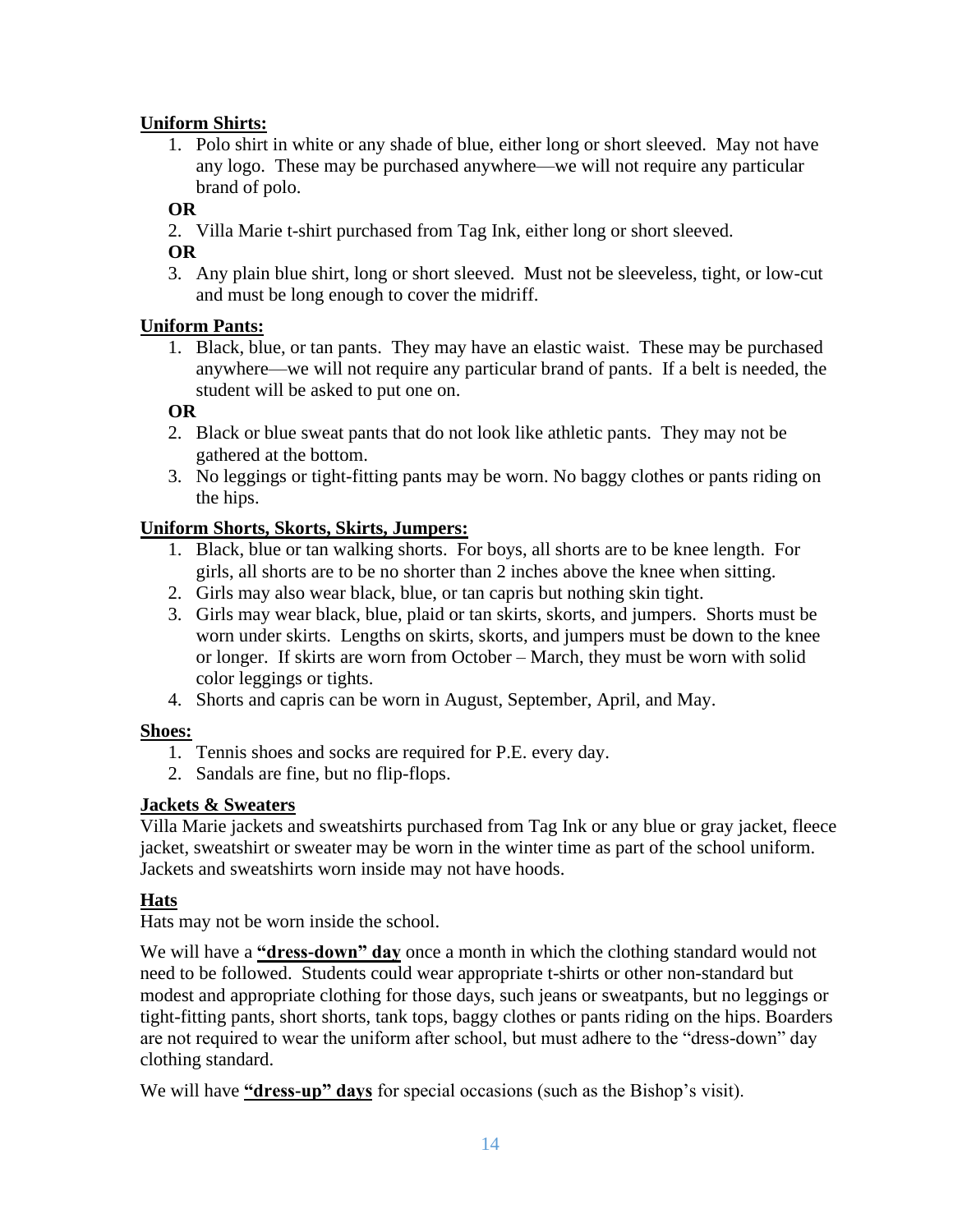## **Boarding Student Supply List**

- Toiletries: toothbrush, toothpaste, brush and/or comb, bar soap or body wash, shampoo and conditioner if needed, shaver if needed, deodorant, lotion if needed.
- All articles of clothing should be *marked* with your *child's initials*.
- Students may bring their favorite pillow, blanket, and 2 or 3 favorite toys. If they have photos that they would like to display in their room, a bulletin board is available. The toys should stay in their dorm room.
- Tennis shoes for P.E.
- A laundry basket to put their soiled clothes in or something of your choice.
- **•** Feminine supplies for young ladies.
- Any other things that individuals need, for example: acne items and the like.

Please send jackets or sweaters even in warmer weather. Often the mornings are cool when the children go outside before school.

Towels, wash cloths, sheets, pillow cases, blankets are supplied.

# Health and Safety Policies

## **PRESCRIPTION AND NONPRESCRIPTION MEDICATIONS**

If your child is to receive medication, the parent/guardian must fill out a school medication form and sign it. These are sent out in the summer mailing or are available in the school office.

ALL medications MUST be in the prescription bottle or original container. NO EXCEPTIONS! NO MEDICATION WILL BE GIVEN IF IT IS NOT IN THE ORIGINAL CONTAINER!

Nonprescription medications must have a note signed by the parent/guardian, the time the medication is to be given, the dose, how often, and the specific dates this medication is to be given.

All medications are to be turned into the school office. The school first aid station is in the school office.

St. Elizabeth's Hospital in Lincoln is the closest hospital and is therefore the facility we go to for medical emergencies.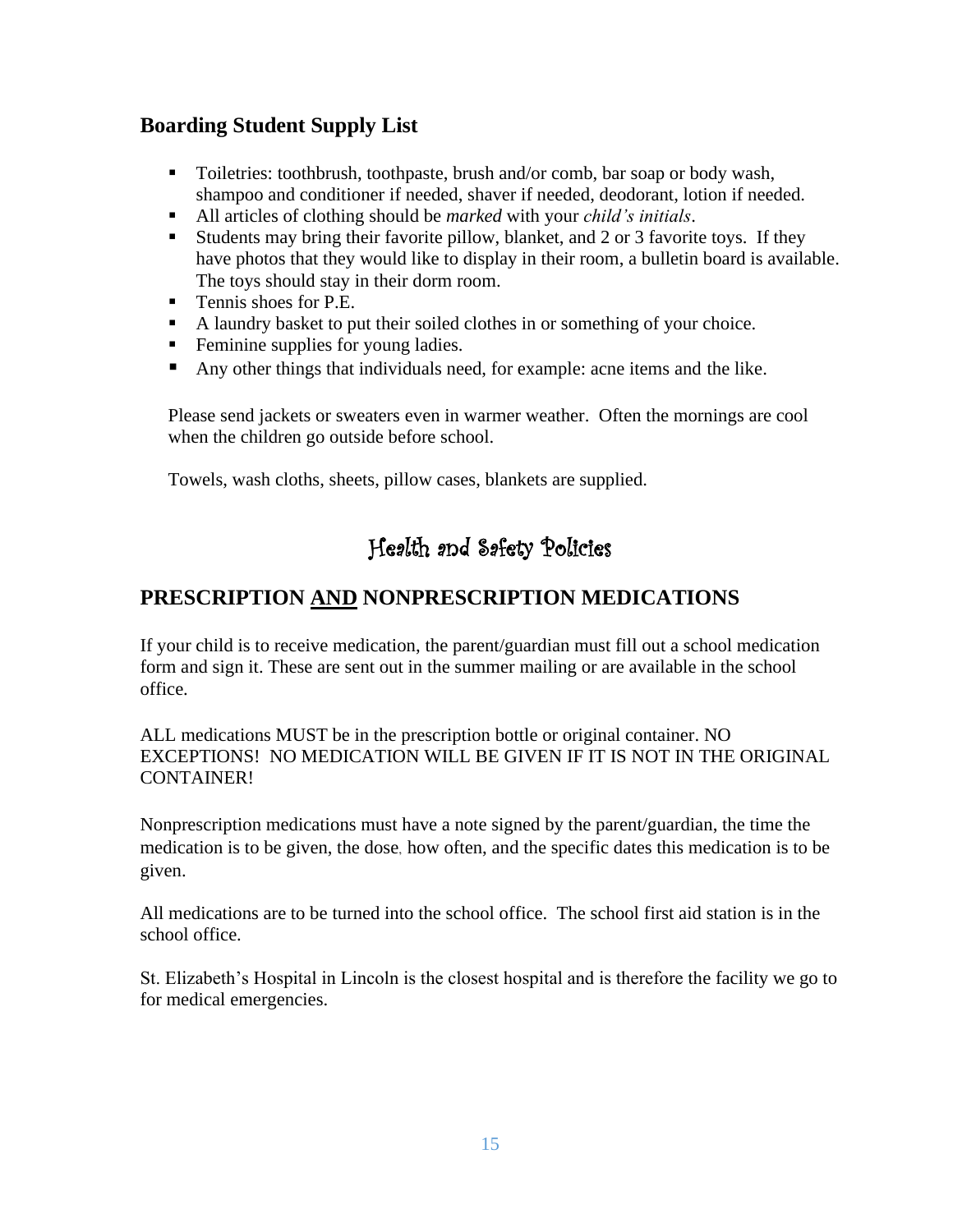## **Health Records**

The school works under the requirements of the Department of Health and Human Services in securing and recording health information. The school maintains cumulative health records and immunizations for each student.

- 1. Students in the  $7<sup>th</sup>$  grade, (13 years old) need to have a medical examination by a physician.
- 2. State requirement of a dental examination yearly.
- 3. Audio screening, vision, height, weight ~ we are presently being serviced at St. John's in Lincoln.
- 4. ALL immunizations are current.

For an updated Immunization Rules and Regulations for NE Schools go to: www.hh.state.ne/reg/t173htm

## **Lice Policy**

Head lice infestations are found across all socioeconomic classes and backgrounds, even in very clean and tidy homes.

If a student is suspected of having lice, the principal will examine the student. If lice or nits (lice eggs) are found in the child's hair, the child will be sent home. The child must be treated and be free of nits (lice eggs) before returning to school. Parents will be notified of the lice outbreak. The staff of Villa Marie will take the necessary precautions to try to prevent the lice from spreading to other students, especially if the student is a boarder.

Upon returning to school, the principal or other qualified staff member will examine the child for lice/nits. If the principal or staff member determines the child to be free of both, the child will be able to resume his or her regular classes and routine. The child will not be able to return to school until they are found to be nit/egg free. Parents who are called to take their child home will receive an information packet from the principal and will be asked to contact their primary care doctor's office for further information.

A record will be kept in the school office.

## **Safety Policy**

According to Nebraska State Law, we can only dismiss a student to his/her legal parent/guardian. To dismiss your child to another adult requires a written note from the parent/guardian granting us permission to dismiss your child to a designated person(s) or a phone call to the principal. Also if there is anyone that the parents do not wish to have contact with their child at school, this information should be written down and given to the staff so that it can be saved for future reference; pictures for the staff are helpful.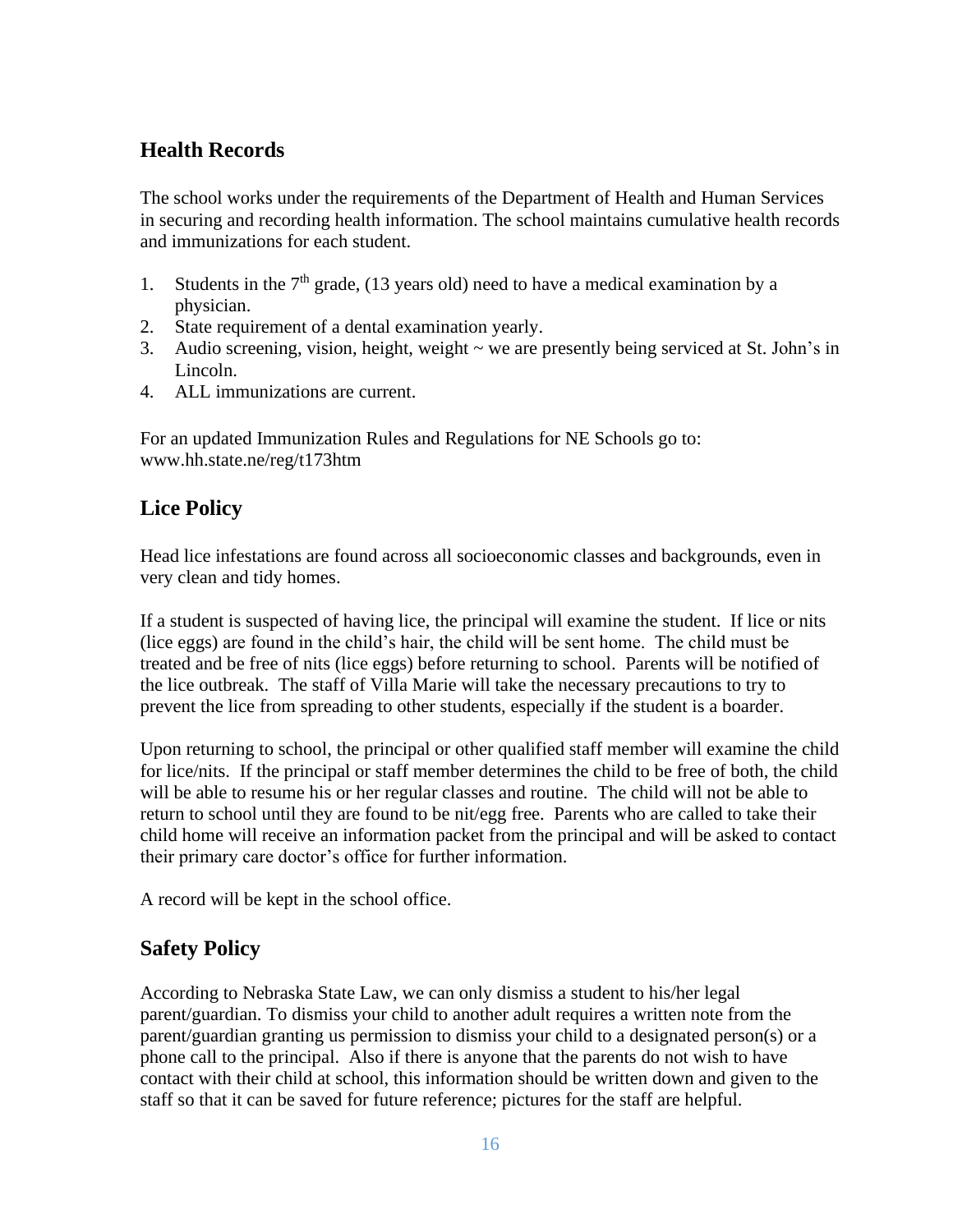## **Visitors/Volunteers and Safety**

The school building will be locked at ALL times. Please ring the doorbell and an authorized person will let you in.

Villa Marie is equipped with security cameras at the following locations: front and back of the school, front entrance, and the hallways on both the boys' and girls' sides.

All volunteers are required by the Diocese of Lincoln to have a background check and complete the Safe Environment Training before they work with students, observe classes or do volunteer jobs in our school building.

# Discipline

Discipline should not be merely a negative experience, but a positive one. Students must realize that observing the rules brings true freedom and happiness to themselves and others. They must also realize that we discipline them because we love them and want them to become the best version of themselves—who God created them to be. We try to instill in our students a deep respect for God, staff members, other students, and themselves.

Students may receive consequences for inappropriate behavior that aim to redirect the behavior, and the student will receive a warning first. The consequence is determined by the severity of the infraction and well as the ability and age of the student. The following are some options for consequences:

- 1. Time out
- 2. Taking away privileges such as recess, free time, computer time, etc.
- 3. Doing an extra job, such as dishes or any of the jobs assigned during job time.
- 4. Doing another student's job for them, in addition to their own job, if the infraction was disrespectful toward another student.
- 5. Taking away a snack, but the student may have something to drink. No student will ever be deprived of a meal.
- 6. Consequences may be of a positive nature too, such as doing something kind for another person or playing a game with someone they don't usually hang out with.

If a behavior is recurring and efforts to redirect it have not been successful, a student may be put on a behavior contract. Such a contract will be drawn up by the staff member(s) and principal. The student's parents will also be informed and consulted regarding the contract. Contracts will usually be set up so that the student can earn rewards for positive behavior.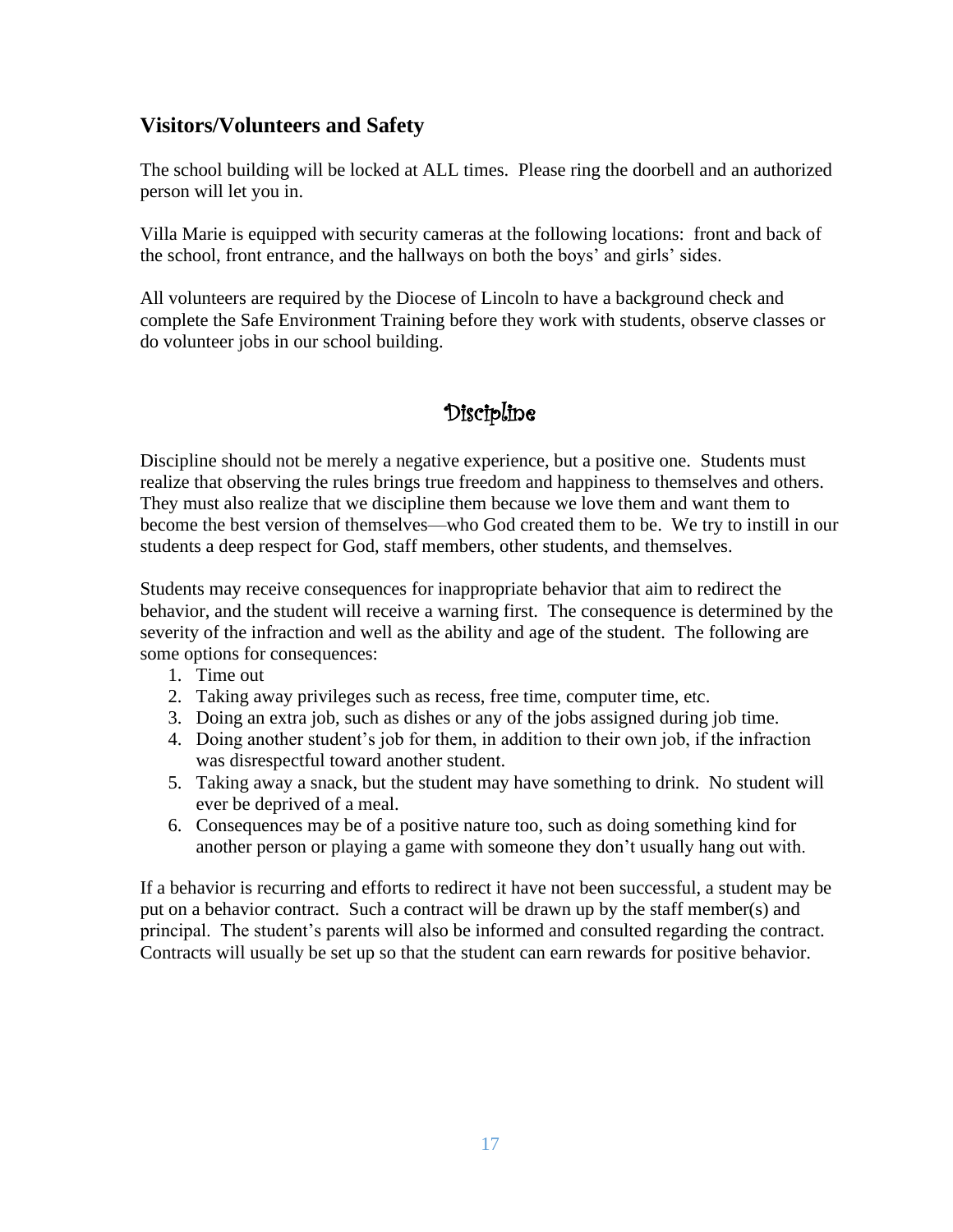# Child Abuse

Abuse or neglect shall mean knowingly, intentionally, or negligently causing or permitting a minor child to:

- Be placed in a situation that may endanger his/her life or physical or mental health
- Be tortured, cruelly confined, or cruelly punished
- Be deprived of necessary food, clothing, shelter, or care
- Be left unattended in a motor vehicle, if a person is six years of age or younger
- Or be sexually abused. (Neb. Rev. Stat. 28-710)

When any school staff member has reasonable cause to believe that a child has been subject to abuse or neglect, or observes a person being subjected to conditions or circumstances which reasonably would result in abuse or neglect, he or she is required by law to report such incidents to the proper law enforcement agency. (Neb. Stat. 28-711)

# Fire Drills/ Tornado Drills/ Bus and Van Drills

## **Fire Drills**

Fire drills are conducted ten times a year. This is required by the state. Students are instructed how to proceed in order to exit the building quickly, in an orderly fashion and in a quiet manner. Once outdoors they are instructed where to stand and to stand in a straight line in order to be counted by the principal and/or teacher to ensure that all students have exited the building. Since this is a boarding school, a practice fire drill is also done while the students are in their bedrooms.

## **Tornado Drills**

Tornado drills are done at the beginning of the school year and in the spring during Severe Weather Week in March. Students are instructed where to go in the school building in cases of severe weather. Again, they are to proceed in an orderly fashion, in a quiet manner, and are instructed on how to position their bodies to protect their heads.

## **Bus and Van Drills**

Bus and van drills are conducted twice a year, once at the beginning of the first semester and once at the beginning of second semester. These drills teach the students how to exit a vehicle through the back door and front side door exits. Exiting through window is also discussed. Once outside the vehicle, the students are instructed where a safe place is to stand to be out of harm's way.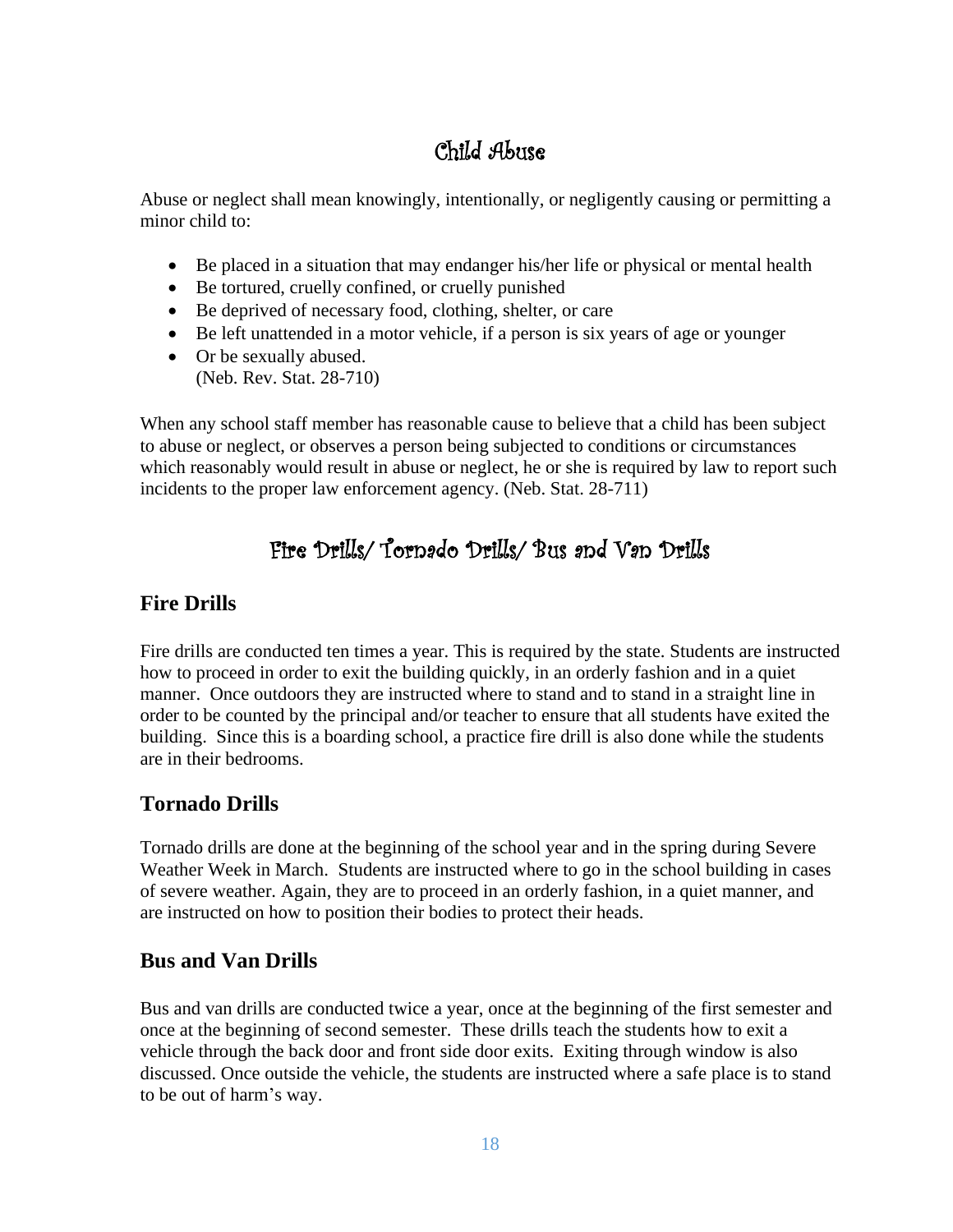# Cell Phones/Electronic Devices/Toys

Cell phones and electronic devices are **not** needed at school. If you think your child should have a phone or other electronic device, it must be left in the office during the school day, otherwise it will be confiscated and returned to the parents. If your child needs to call you during the school day, they may use the phone in the office with permission from the principal.

Electronic games, CD Players and DVD players that belong to the school can be used with permission and moderation before and after school. All CD's, games, and movies must be checked out with the principal. We promote Catholic values and morals in all forms of media. CD's which have been copied without permission from the owner/creator are not to be brought to school.

There is an exception to using music during the school day if it is needed for a student's planned management (IEP).

As a general rule, students should not bring toys from home to play with during school time unless it is for Show & Tell when they are Student of the Week.

# School Property/Computers & internet Policy and Agreement/Copyright Rules

## **School Property**

It is the responsibility of each student to use school property with care and respect. Students are to let a staff member know when something gets broken or is broken. If a student is responsible for breaking or damaging something that belongs to the school, a fine will be assessed for the damage/breakage of the item.

## **Computers and Internet Policy and Agreement**

All our computers, Smart Boards, iPads, Projectors, Headphones, Computer Programs, CD and Internet Based devices are all given to us as a gift through a generous benefactor. Therefore, as our response to this gift we will take good care of them so as to benefit our educational program to the fullest.

Each student is asked to read (or have read to them) and sign our School Computer/Internet Policy and Agreement and the iPad Acceptable Use Policy. They are sent home in the summer mailing to parents/guardians and is to be returned to school before a student may use any computer or iPad in the school building.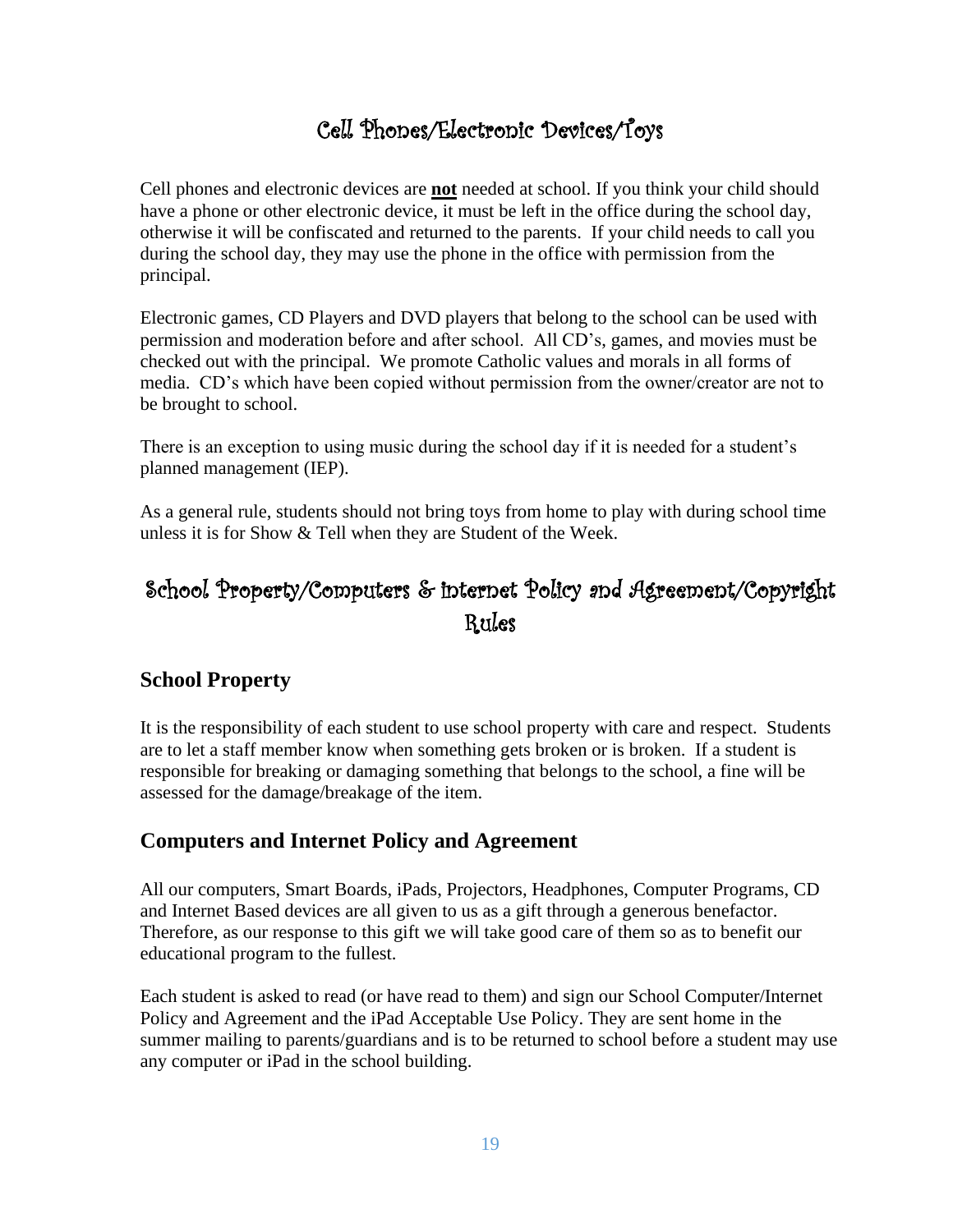## **Computer/Internet Policy and Agreement**

Villa Marie School has the resources for the students to access the Internet. With this privilege, comes the responsibility of the students, family and school to use the Internet in an appropriate manner. The students will be held accountable for computer and internet usage.

We ask that the students not bring any computer games from home, as we cannot use them on our school computers. The access to the Internet is heavily filtered and may be more restrictive than their home computers. If the student accesses information in any way that is not appropriate, they will lose their computer privileges.

We ask that the students ask a teacher before they print anything off the computer. They are not to waste such supplies as ink cartridges or paper supplied by the school. So, the students will only be allowed to print off one copy of their work.

Students are to respect the privacy of others by accessing only their own documents, which are placed in their folder on the computer.

I agree not to use school computers and its network on the Internet to:

- Send, print or show off bad, dirty, or insulting messages or pictures.
- Damage or change things on the computer, computer system or computer network.
- Violate copyright laws by copying things word for word.
- Not open up and snoop into another person's folder, work or files. It is private.
- Not waste paper, or hurt machines or materials.
- Not mess with software, change control panel settings or add programs/games/download onto our school computers.

Both student and parent/guardian are asked to sign this document and return it to the school office.

The students are instructed about internet safety by a program provided by the Technology Office of the Diocese of Lincoln called iSafe.

## **Copyright Rules**

The students are instructed how to properly cite a picture or information from a website on the internet.

# Drug Free/Weapon Free/Gang Free/Violence Free Environment

Villa Marie Home and School is a drug free, weapon free, gang free and violence free school. Any infractions will be dealt with according to our Diocesan School Policy.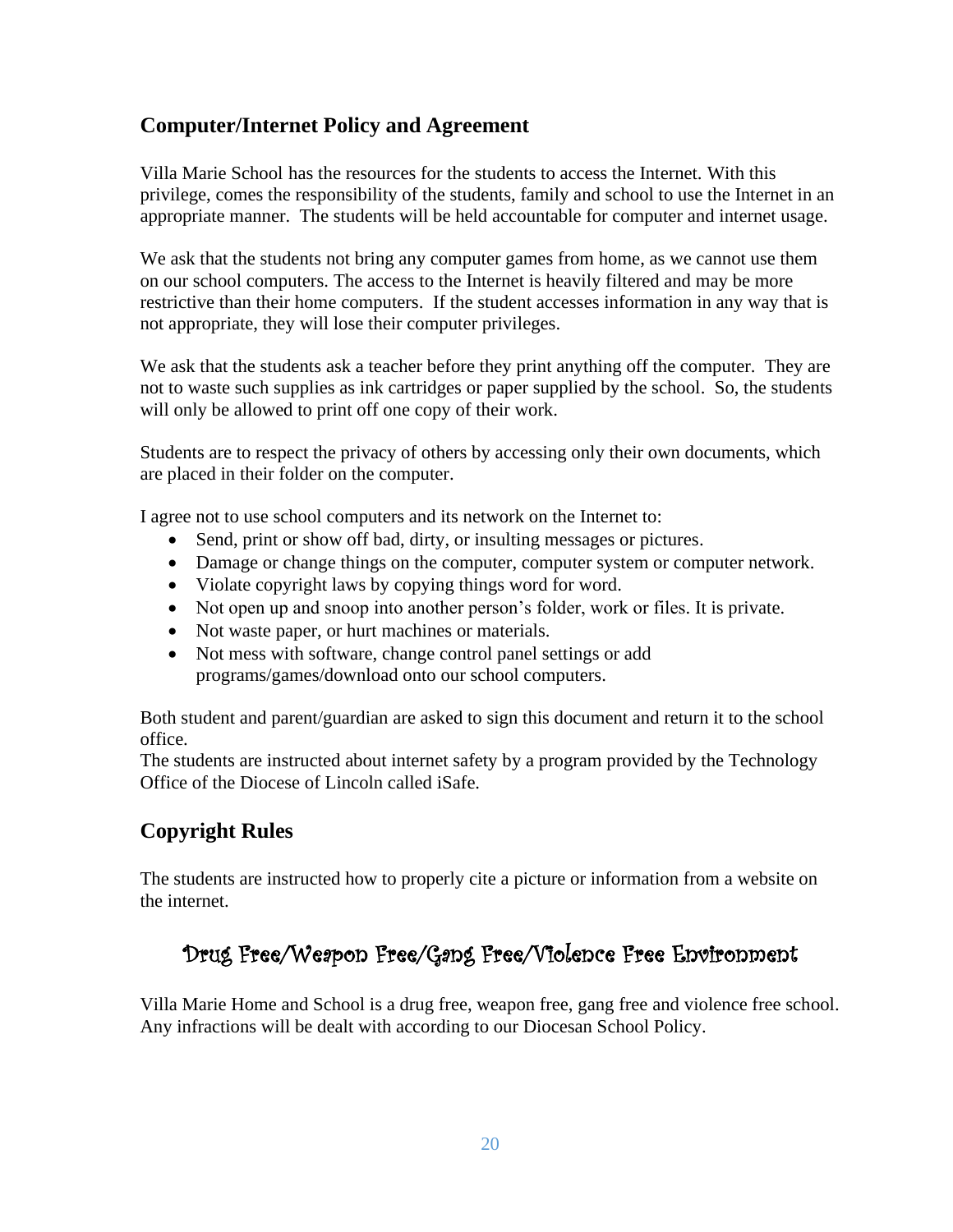# Sexual Harassment

Sexual and Other Harassment Policy: Harassment of any kind will not be tolerated in any school in the Diocese of Lincoln and will be dealt with according to Church and State Law. The Lincoln Diocese has a Misconduct Hotline (1-844-527-0596) and a Victim Assistance Coordinator (402-613-2488) in place.

# Parents and Guardians Communication with the School

Correspondence items are placed in student mailboxes located by the front door. *Mailboxes are to be checked by parents every Friday.*

- $\checkmark$  Monthly newsletter and calendar
- $\checkmark$  Report Cards -- Twice a year
- $\checkmark$  Special Olympics Updates
- $\checkmark$  Other notes as needed.

Usual Times of Parent Involvement:

- **Annual Fundraiser Dance and Raffle/Silent Auction –on a Friday in January (Sign**up sheet at meeting in September) and acquiring a raffle item, and selling raffle tickets
- Christmas Program -- Last school day in the month of December
- Home/School Meeting and Pot-Luck on a Sunday in September
- Yearly IEP meeting for your student when the time of the year approaches as dated on the IEP. Parents will be notified.
- MDT meetings if, and when necessary
- Other conferences when parent, teacher and/or principal deem it necessary. If a conference is needed, please call the school office and a date and time will be set to have the meeting within a day or two.
- Volunteer Jobs (a background check is needed). Check with the school office if interested.
- Parents are welcome to join us for field trips. Please let the principal know if you are interested. A background check is needed for this also.

# Protocol for Solving Problems/Concerns

The administration reserves the right to change policy at any time and for any reason.

| Does the problem concern:         |                                                                                |
|-----------------------------------|--------------------------------------------------------------------------------|
| <b>A</b> Teacher                  | $\rightarrow$ Make an appointment with the teacher.                            |
| If problem did not get solved.    |                                                                                |
|                                   | <b>The Principal</b> $\rightarrow$ Make an appointment with the principal      |
|                                   | Sister Jeanette 402-786-3625 – school or email sr.jeanette-rerucha@cdolinc.net |
| If problem didn't get solved.     |                                                                                |
| <b>The Director</b>               | $\rightarrow$ Make an appointment with the director                            |
| Msgr. John Perkinton 402-473-0611 | This is where the process ends.                                                |